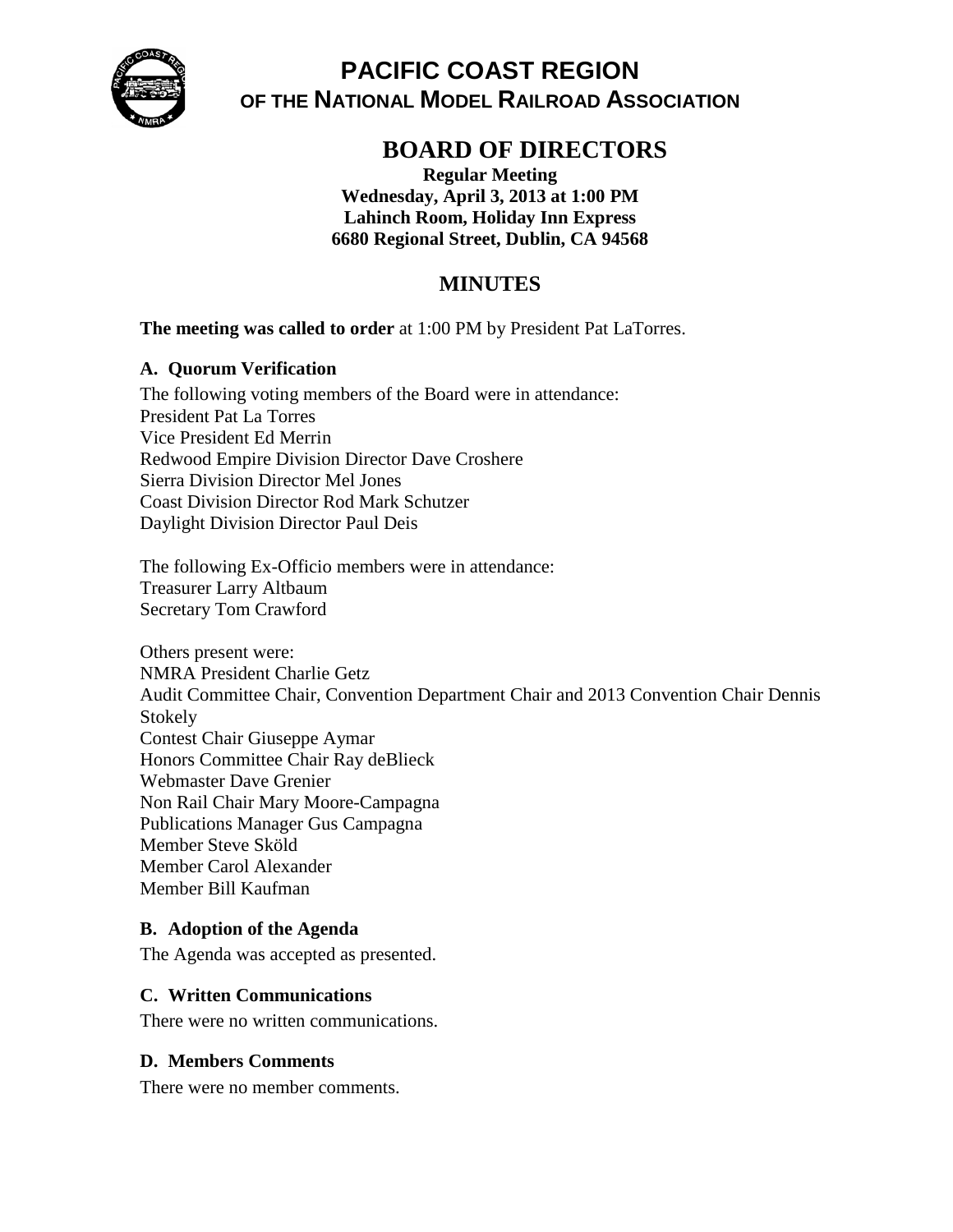### **E. Approval of the Minutes of the Previous Board Meeting**

Director Croshere moved that the minutes of the October 20, 2013 board meeting be approved. The motion was seconded. The motion passed.

#### **F. Officers Reports**

- F.1. President LaTorres submitted a written report which is attached to the record copy of these minutes.
- F.2. Vice President Merrin submitted a written report which is attached to the record copy of these minutes.
- F.3. Treasurer Altbaum submitted a written report which is attached to the record copy of these minutes. He noted that the 2013 budget has a \$4010 shortfall, ignoring convention income.
- F.4. The Secretary had no separate report.

#### **G. Directors Reports**

- G.1. Daylight Division Director Paul Deis reported that the Daylight Division is seeing decent attendance gains at its meets.
- G.2. Coast Division Director Schutzer submitted a written report which is attached to the record copy of these minutes.
- G.3. Sierra Division Director Jones submitted a written report which is attached to the record copy of these minutes.
- G.4. Redwood Empire Division Director Croshere submitted a written report which is attached to the record copy of these minutes.
- G.5. Hawaiian Division is currently without a Director, and there has been no activity.

### **H. Department Reports**

#### **H.1. Administration Department**

- H.1.i **Ballot Committee** Chair Jim Providenza submitted a written audit report which is attached to the record copy of these minutes.
- H.1.ii **Honors Committee** Chair Ray deBlieck reminded the directors that they need to get their Division member of the year award nominees to the Honors Committee in the spring of the year. People are running late and the awards were rushed this year and may not all be available for the banquet.

#### **H.2. Membership Department**

There was no report.

### **H.3. Publications Department**

Gus Campagna reported that Ed Merrin, Dave Croshere and Dick Foster created a brochure, made 500 copies, and distributed them to Coast Division. They will send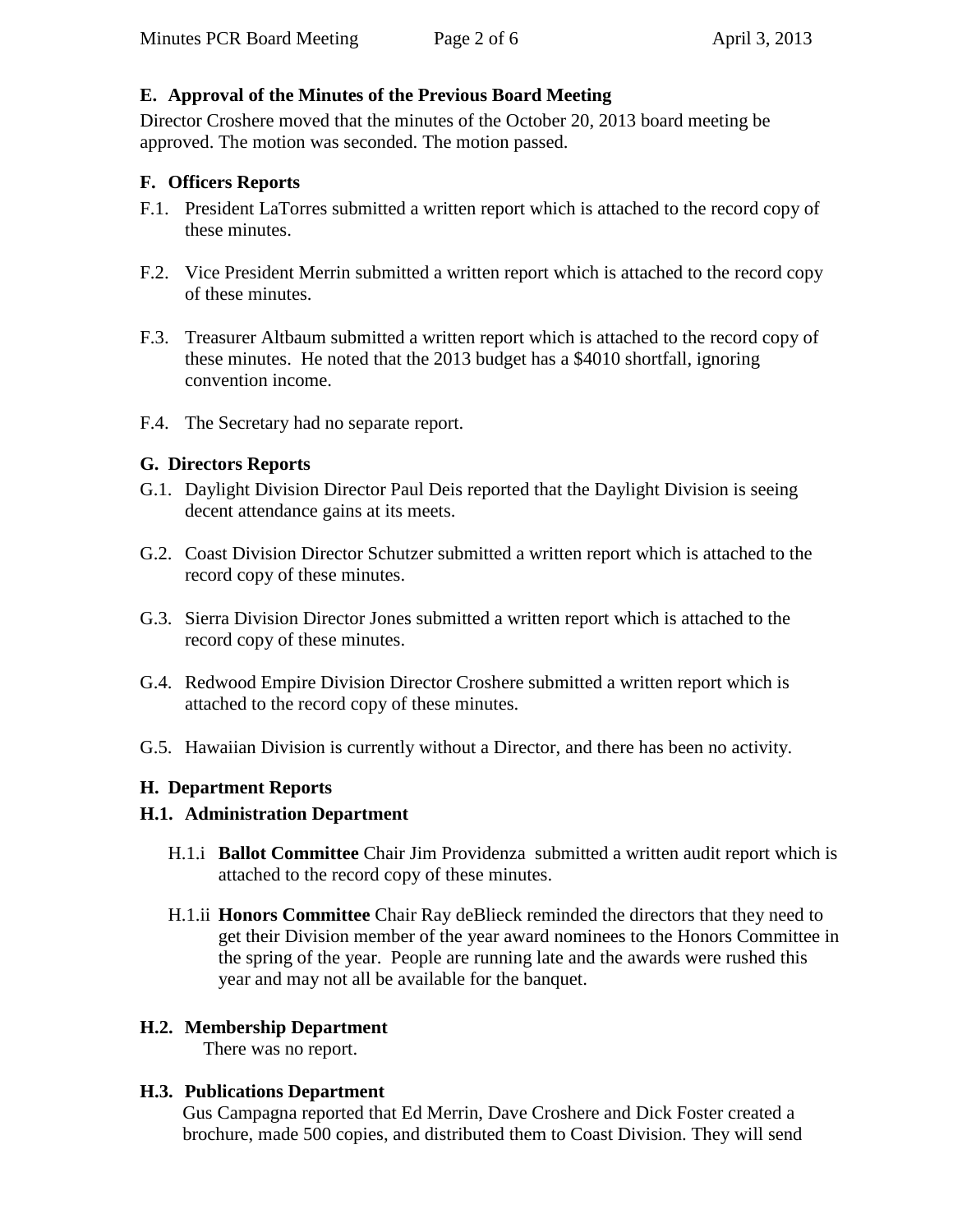them to the other divisions soon. They have spent roughly 60% of the \$500 given to them for this purpose.

#### **H.4. Convention Department**

Convention Department Chair Dennis Stokely submitted a written report which is attached to the record copy of these minutes. (Dennis will send it)

Dennis noted that we had 46 first timers at the convention.

Paul Deis gave a brief overview of what was happening at the 2014 convention in San Luis Obispo.

Dennis stated that the 2015 convention would be in Fremont, and that there will be a formal presentation for the mid-year board meeting.

The 2016 convention will be in Sacramento.

#### **H.5. Contest Department**

Contest Chair Giuseppe Aymar submitted a written report which is attached to the record copy of these minutes.

# **H.6. Achievement Department**

No report.

#### **H.7. Non-Rail Activities Department**

Mary Moore-Campagna noted that the non-rail participation has been growing every year, and that non-rail activities are not limited to conventions.

#### **I. Other Reports**

No Other reports

#### **J. Unfinished Business**

J.1. Written Agreement with  $21<sup>st</sup>$  Century Limited.

Ray deBlieck stated that he would like to put a PCR Director on the  $21<sup>st</sup>$  Century Limited Board.

Director Deis moved that:

"PCR authorizes the creation of a restricted fund for purposes of administering the  $21<sup>st</sup>$  Century Limited Assets subject to the contingencies that:

- a) The Board of Directors of the 21<sup>st</sup> Century Limited agrees to the creation and administration of said fund
- b) The terms of said use and said funds are acceptable to the treasurer of the PCR
- c) The treasurer of the PCR determines that the creation and administration of said fund is in the best interest of the PCR."

The motion was seconded and approved.

President LaTorres moved that the previously tabled motion that the President establish a memorandum of understanding with  $21<sup>st</sup>$  Century Limited be vacated. The motion was seconded and approved.

President LaTorres moved that the previously approved motion to place a PCR Board member on the  $21<sup>st</sup>$  Century Limited Board be vacated. The motion was seconded and approved.

This business item is resolved.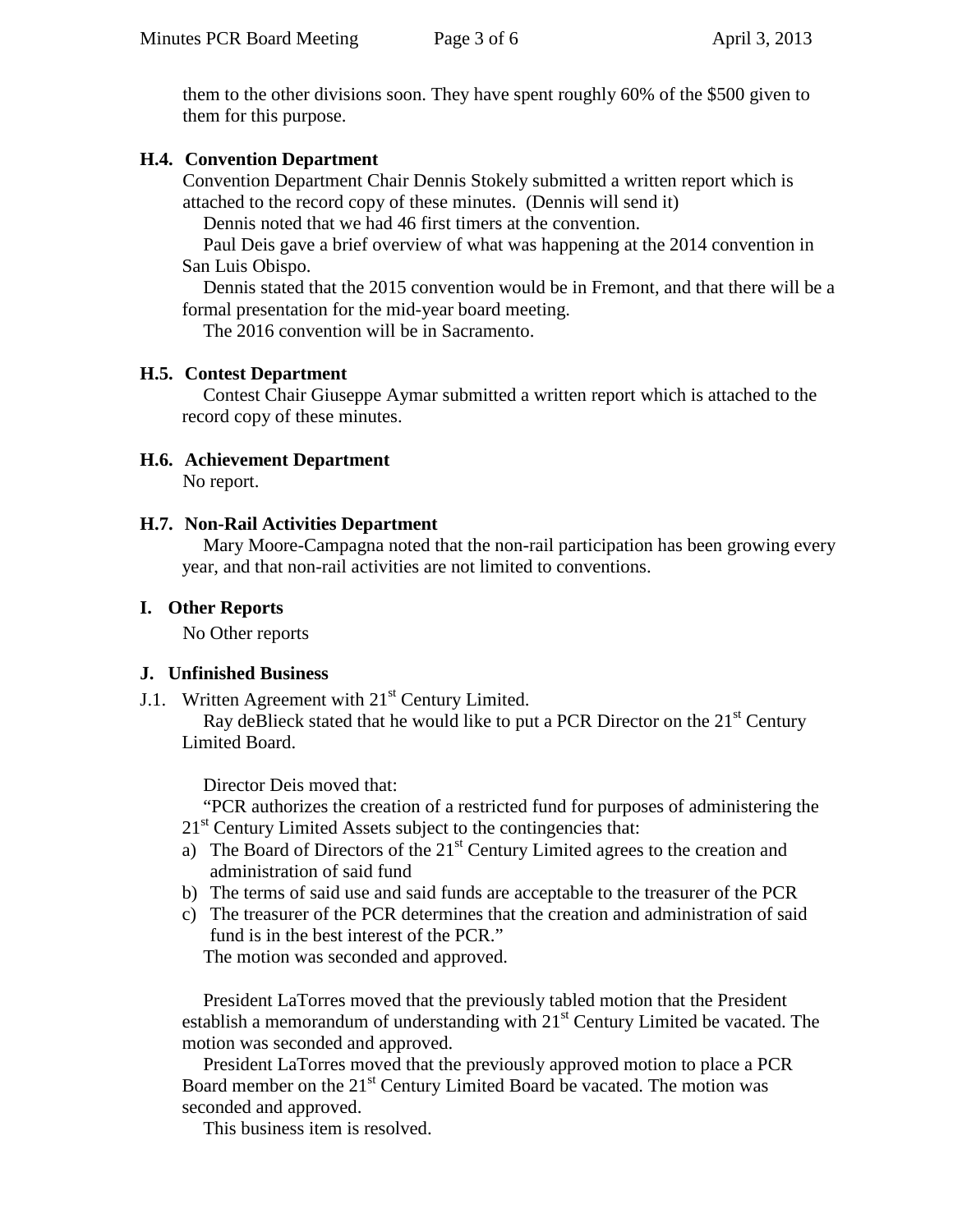For the record, after a short break, at this point NMRA President Getz made some announcements. They are reported under agenda item M.2, Other Announcements.

J.2. Income Augmentation/Branch Line Costs

Vice President Merrin moved that we raise the Branch Line subscription rate to \$8. The motion was seconded. After much discussion, the motion failed.

President LaTorres then created a committee consisting of Dave Croshere, Mark Schutzer, and Gus Campagna to come back with a proposal.

Director Deis moved that the above appointed committee determine the new rate for the Branch Line and the date this new rate will be effective. The rate may not exceed \$12. The motion was seconded and passed.

President LaTorres moved to take from the table and reject the tabled motion from the May 13, 2011 meeting that "The subscription fees for the Branch Line be raised to \$12." The motion was approved (i.e the tabled motion was defeated.)

This business item is still open.

J.3. Storage of Historical Documents

Secretary Crawford reported that the California Corporation Code allowed corporate records to be stored electronically. He reported that section 1500 of the California Corporate Code specifically allowed electronic storage as long as the documents could be converted to tangible form and admissible to the same extent as the original.

This business item is now closed.

- J.4. Hawaiian Division Still open.
- J.5. Bylaws Conflict.

Secretary Crawford reported on his effort to determine if our Manual of Operations (approved by the BOD) contained things that should be in the Bylaws (approved by the membership). he found out that section 211-212 of the California Corporate Code does not require the by-laws to be approved by the membership, so that the question from a code point of view is moot.

This business item is closed.

J.6. Membership Brochure.

As noted in the publications Department report, 500 copies of a brochure are in the process of being distributed. They have spent roughly 60% of the \$500 given to them for this purpose, so they still have money left for the second brochure.

#### **K. New Business**

- K.1. Director Deis moved that we authorize the treasurer to open 2 checking accounts to be used for alternating conventions. The motion was withdrawn.
- K.2. Director Deis asked about a convention handbook. Secretary Crawford reported that Dennis Stokely was going to set up a meeting with previous convention chairs to work on updating the existing obsolete handbook.
- K.3. President LaTorres moved that we change the convention sequence to be: Coast/Daylight/Coast/Sierra/Coast/Redwood Empire. The motion was approved.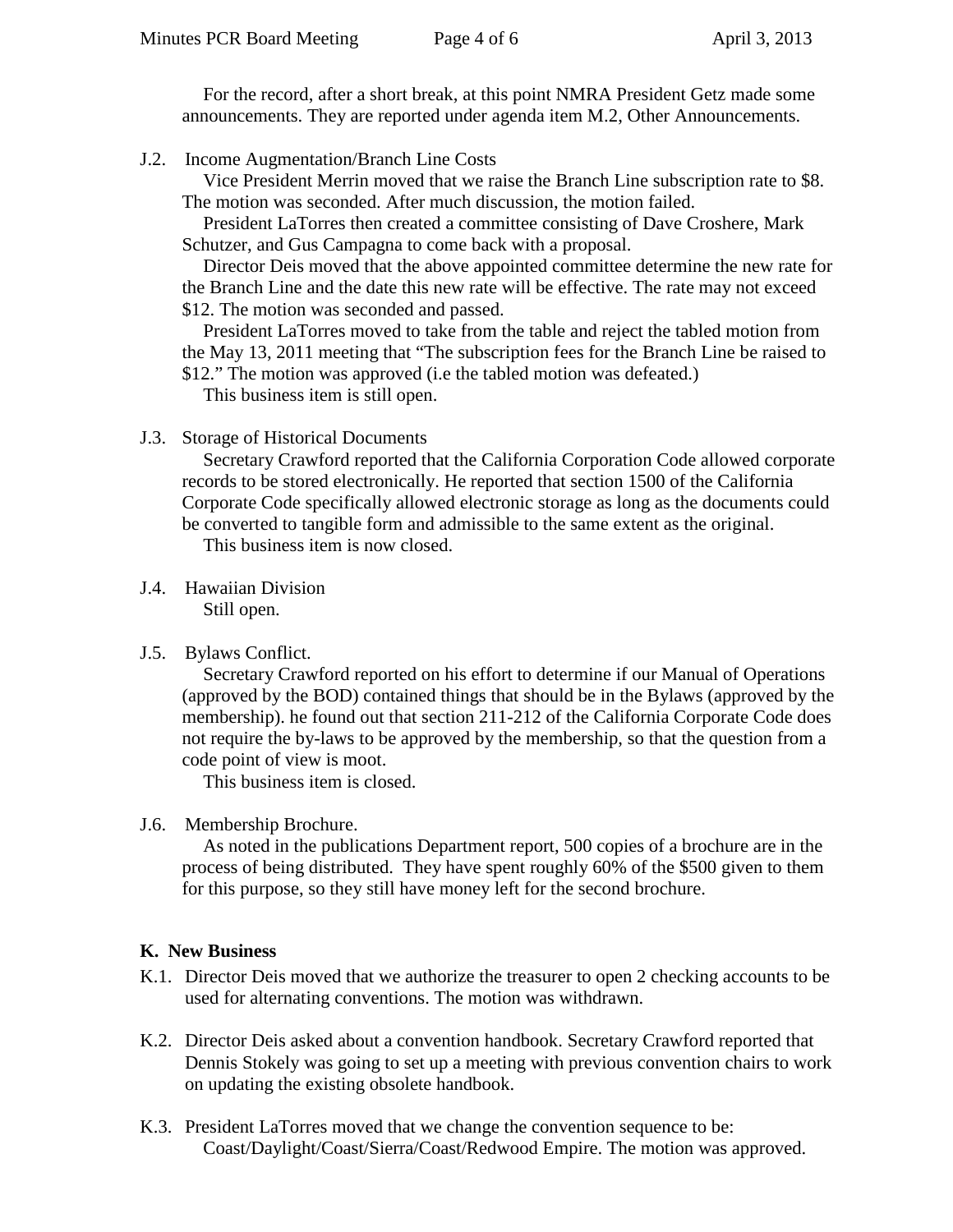K.4. Director Schutzer asked about electronic meetings after the last failed meeting. We agreed that we would have our discussions online before starting the meeting, and after we agreed on what to do, we then start the on-line meeting, propose the motion, and then have the vote directly. This was the original intent and will resolve point of order issues.

#### **L. Budget**

Treasurer Altbaum provided a proposed budget (part of the Treasurer's Report). Director Jones moved that the budget be approved. The motion was seconded. It was approved by a voice vote.

#### **M. Announcements**

#### **M.1. Next Board Meeting**

The next board meeting will be Saturday October 12, 2013, at a location to be determined in San Luis Obispo, CA at 1 PM unless otherwise advised.

#### M.2. Other Announcements

NMRA President Charlie Getz said that he would have a get together at 4 PM on Friday. Check the clinic schedule for details.

He also stated that the laws have changed and now Regions and Divisions can be considered 501.c.3 and have their own EINs under the umbrella of the parent NMRA 501.c.3 status. The NMRA is now working to make this happen. When it does PCR will delete its own 501.c.7 status to fall under this umbrella.

He also stated that the NMRA is working on creating a discount program with companies like Home Depot and Lowes.

Finally, he noted that every NMRA member will be a member of the CSRM Library when CSRM takes over the Kalmbach Library.

Ray deBlieck stated that he is working on a 2019 National Convention. The bid must be made 5 years out.

Mary Moore Campagna reported that they have a 80 year old first timer from RED at this convention.

#### **N. Adjournment**

It was moved by Director Deis that the meeting be adjourned. The motion was seconded and it was approved by a voice vote.

The meeting was adjourned at 4:36 PM.

Respectfully Submitted

Digitally signed by Thomas N<br>Crawford<br>DN: cn=Thomas N Crawford, o, ou,<br>email=tom@thecrawfordfamily.ne<br>t, c=US =<br>Date: 2013.10.13 21:16:18 -07'00'

Tom Crawford PCR Secretary 4/3/2013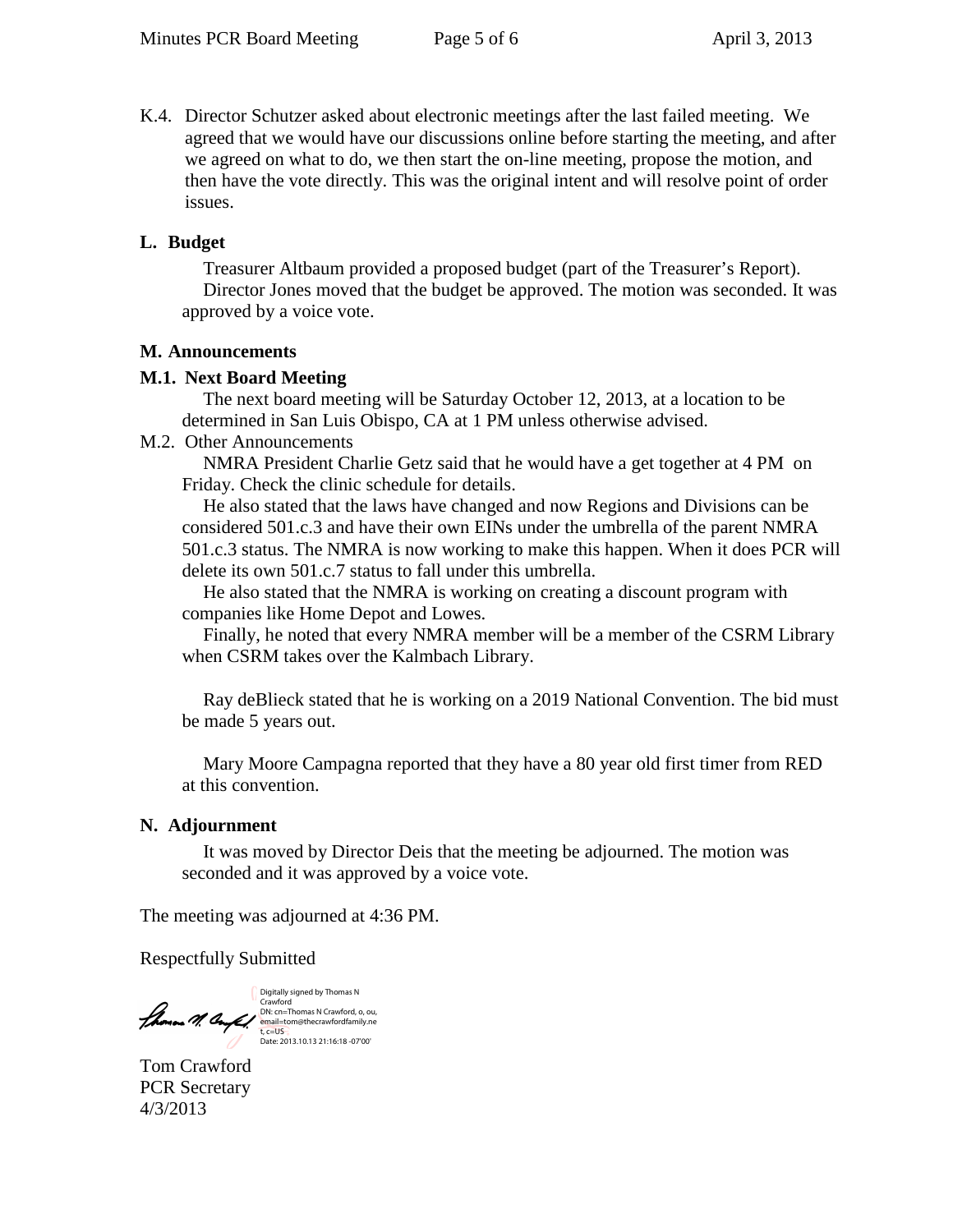| B   | Agenda                                                          |  |  |
|-----|-----------------------------------------------------------------|--|--|
|     | 2013-04-03 PCR Board of Directors Meeting Agenda.pdf*           |  |  |
| E   | <b>Approval of the Minutes</b>                                  |  |  |
|     | 2012-10-20 PCR Board of Directors Meeting Minutes Complete.pdf* |  |  |
| F   | <b>BOD Reports</b>                                              |  |  |
| F.1 | 2013-04-03 PCR President's Report.pdf                           |  |  |
| F.2 | 2013-04-03 PCR Vice President's Report.pdf                      |  |  |
| F.3 | 2013-04-03 PCR Treasurer's Report.pdf                           |  |  |
| G   | <b>Director's Reports</b>                                       |  |  |
| G.2 | 2013-04-03 Coast Director's Report.pdf                          |  |  |
| G.3 | 2013-04-03 Sierra Director's Report.pdf                         |  |  |
| G.4 | 2013-04-03 Redwood Directors Report.pdf                         |  |  |
| Η   | <b>Other Reports</b>                                            |  |  |
| H.1 | 2013-04-03 Ballot Chairman Report.pdf                           |  |  |
| H.3 | 2013-04-03-Webmaster Report.pdf                                 |  |  |
| H.4 | (holding for report)                                            |  |  |
| H.5 | 2013-04-03 Contest Chairman's Report.pdf                        |  |  |
| J   | <b>Unfinished Business</b>                                      |  |  |
|     | 2013-04-03 Unfinished Business.pdf                              |  |  |
|     | $\Phi$ Martin clouds do the $P$ and actionated distribution     |  |  |

# **Attachments Listed by Agenda Item**

\* Not included in final minutes distribution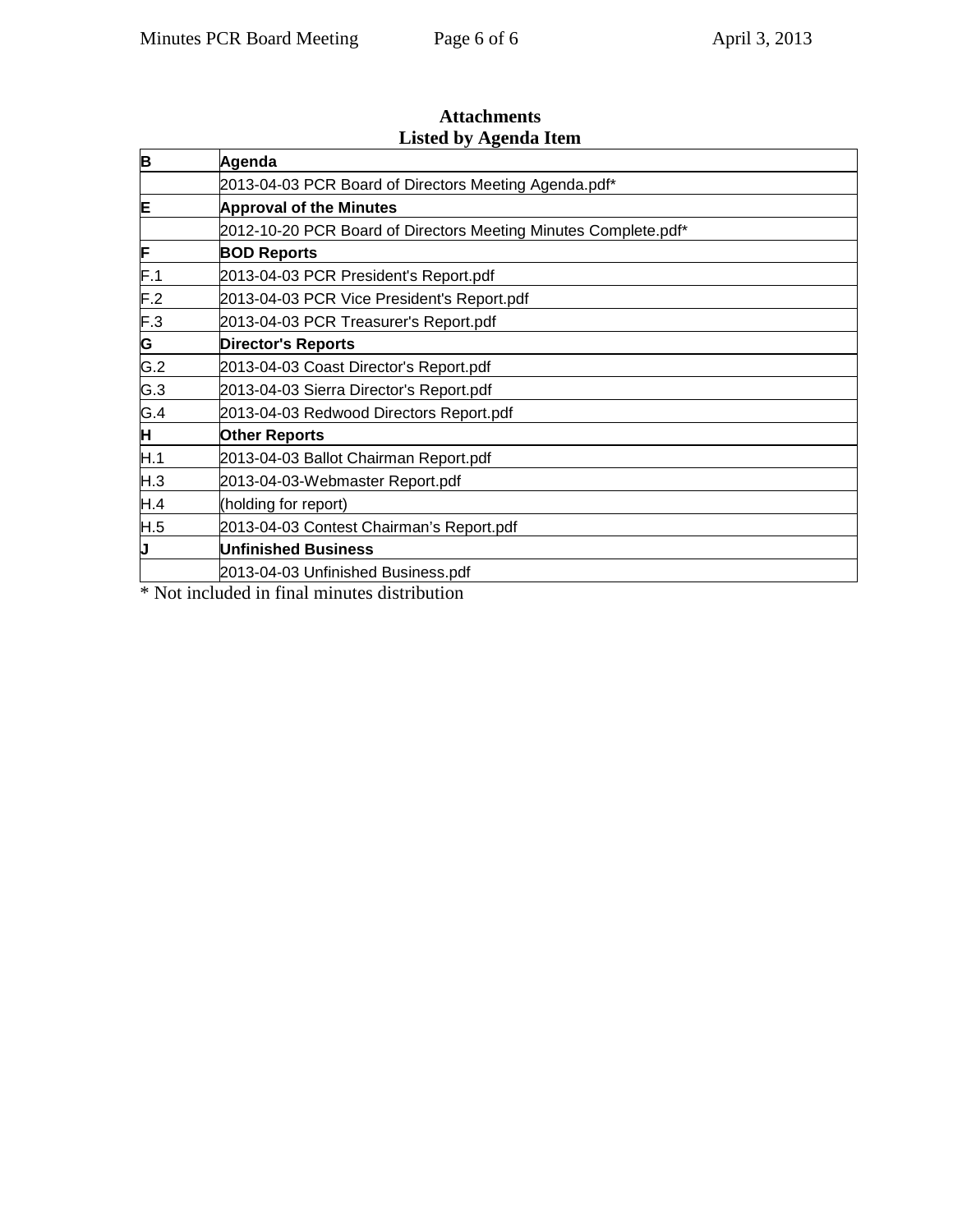#### PRESIDENT'S REPORT APRIL 3, 2013, ANNUAL BOARD MEETING

We're now at the end of my first term as President of the Pacific Coast Region. That means that there are two years behind me and only two more years until I'm free again. What I'm going to start with is a brief look back at what the region has managed over the past two years.

What I feel is the most significant event of that time period was X2011 West, the 2011 NMRA national convention, in Sacramento. While this event was officially promoted by  $21<sup>st</sup>$ Century Limited, Inc., it was for all intents and purposes presented by the PCR, with help from members of all four of the mainland division. I mention this to stress that anything that happens in this region impacts all of us in one manner or another. Some people seem to focus on the divisive nature of things, while we really need to look at what it is that we share as a common thread. In that vein, I'll mention a little bit about the relationship between 21<sup>st</sup> Century Ltd and the PCR.  $21^{st}$  Century was created back in the late 1990s, to provide a level of legal insulation between the PCR and the group promoting the 2000 NMRA national. The actual relationship between the two organizations was developed on a "hand-shake" basis, based on the personal relationships of the principals of the two groups and verbal agreements. Unfortunately, this became a, perhaps the major point of contention after the fact, when some folks felt that all of the proceeds from that convention should have been folded into the PCR treasury. With 20/20 hindsight, perhaps the relationship should have been more formalized, but only because, for some, money takes on a greater importance than personal relationships and one's word. While this has become less of an issue, it is still something which we are working on. My goal at this point is to work with  $21^{st}$  Century, to develop a process to use the proceeds from these two conventions, and any more in the future, to promote the hobby of model railroading, especially within the PCR. For this purpose, I'm hoping to put together a group of four members, two from the PCR and two from 21<sup>st</sup> Century, to act as a Grant Committee. Their purpose will be to review and develop programs that will meet this need. I would like to have this committee together and working, with some proposals by the 2013 mid-year meeting, if not before.

The next significant event from the last two years was the 2012 joint PNR/PCR regional convention. Again, this event has opened some doors for us to utilize going forward, if we choose to do so. I see an opportunity to do this, at least on an informal level with the 2014 PCR convention in San Luis Obispo. My hope is that the committee for this event does some serious promotional work within the PSR, since we will be just up the road from the dividing boarder between the two regions. From what I've heard from that committee, this is something that they are already working on and I would hope that the region will provide any assistance that is needed in this process. This may even be something which  $21<sup>st</sup>$  Century Ltd. might be able to help with, but that will be for those two parties to work out. I should stress at this point that both of theses two regional conventions were initiated under the guidance of my predecessor, Ron Plies, but I would hope that the concept is a seed which will grow in the future and I will do all that I can to nurture and encourage this during the next to years. That being said, the next time the PCR regional convention is currently scheduled back in Daylight Division looks to be something like 2019. So, will we want to look at, or consider options regarding an "official"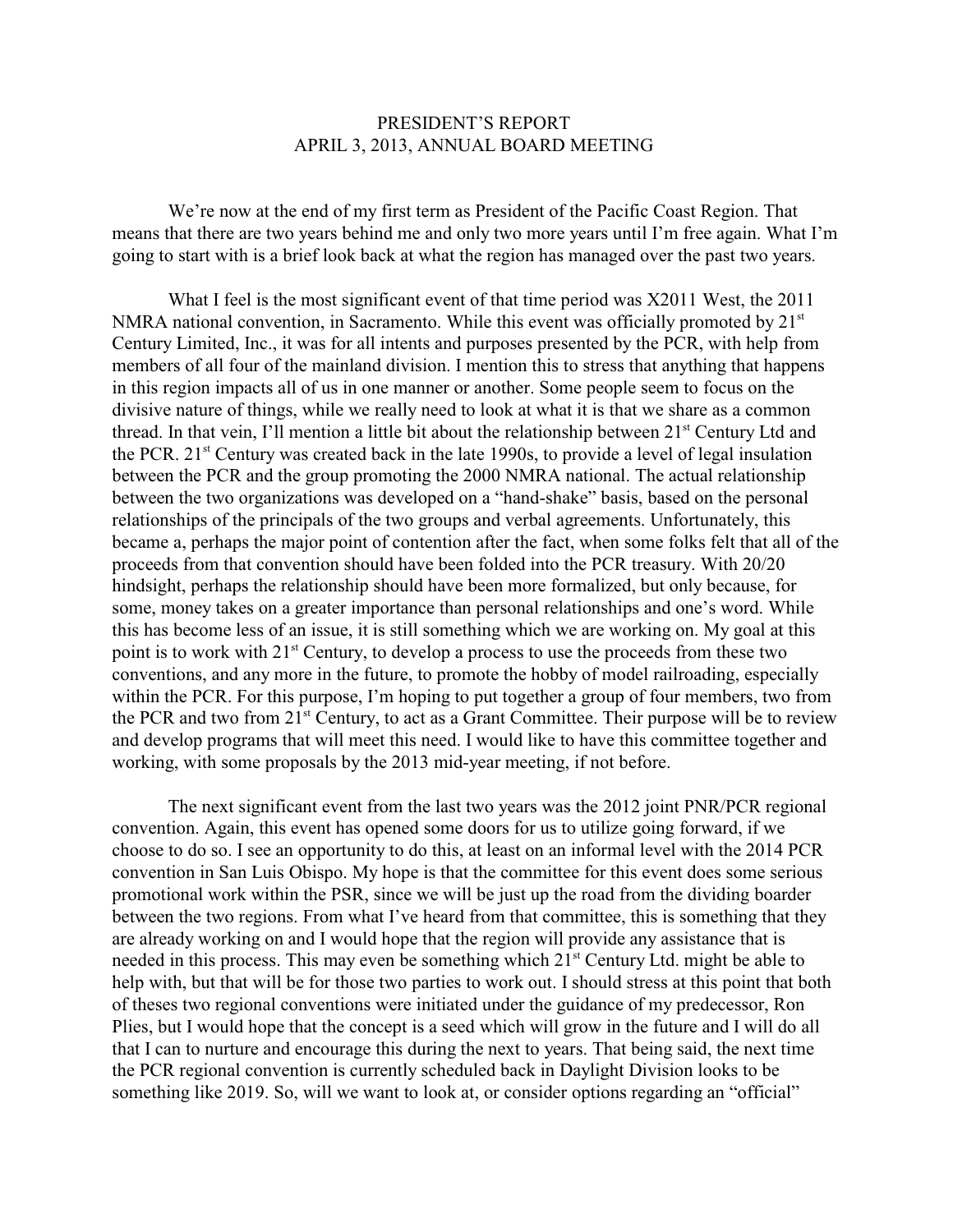PCR/PSR joint regional convention at some point prior to the regularly scheduled rotation?

I'm still interested in the concept of conducting meetings of the regional Bod using online options. But, we need to work out some procedure to work around Robert's Rules of Orders. In checking the Regional Operating rules, I didn't see anything preventing the regional board from taking action outside of a regular meeting and that may be the course that we will need to investigate. Between now and the mid-year meeting, I would like to look at this process more closely. More on this to come. As I mentioned in my report at the last mid-year meeting, I feel that it may be time to require that all members of the regional board of directors have access to "electronic communications", which would include regular and reliable email access. This would go so far as to prohibit the election of a member that did not have such access and be considered reasonable cause for removal of a member of the board if they chose to not maintain such communication ability during their term in office.

To repeat something from my report of last October, there are two other items that I'm still wrestling with, finding qualified people to step into two administrative positions for the region. The big key here will be finding people that I feel comfortable working with and that I will feel comfortable leaving for my successor when I finally escape from my bondage. These two positions are Treasurer and Convention department Manager. I've had a couple of folks for each position, but things haven't worked out quite yet. If anyone has suggestions, I'd ask that they get together with me AFTER the meeting, so that we can consider them a bit more in depth.

There has been no progress from the publication department regarding developing a revenue stream for the Branch Line. As mentioned before, this is something which needs attention and pretty soon. Right now, the Branch Line is the largest single expense for the region and there is no reason that I can see why it shouldn't also be a revenue source. While I am personally opposed to a fully digital regional publication, I cannot accept taking this concept off of the table if we can't come up with some other means of covering at least some of the expense. Though as long as we can keep the expense at a low level, I feel that we should continue as we are.

The last item that I'll address right now is the new membership brochures. To start with, THANK YOU to the committee that put this brochure together. Admittedly, I did hear some complaints from a few members about the form, but they were nowhere to be found when we were asking for folks to work on tis project, so I considered these complaints in that light. I only came up with one real gripe, which the committee members agreed with – they forgot to put the region's web URL anywhere on the brochure, much less in a prominent location (such as the front page), something which is pretty easily corrected on the next printing. If this is the worst that I can find, I would say they did pretty well.

That pretty much covers what little bit of mind power I've been able to bring to the fore.

Respectfully submitted, Pat LaTorres, President, PCR/NMRA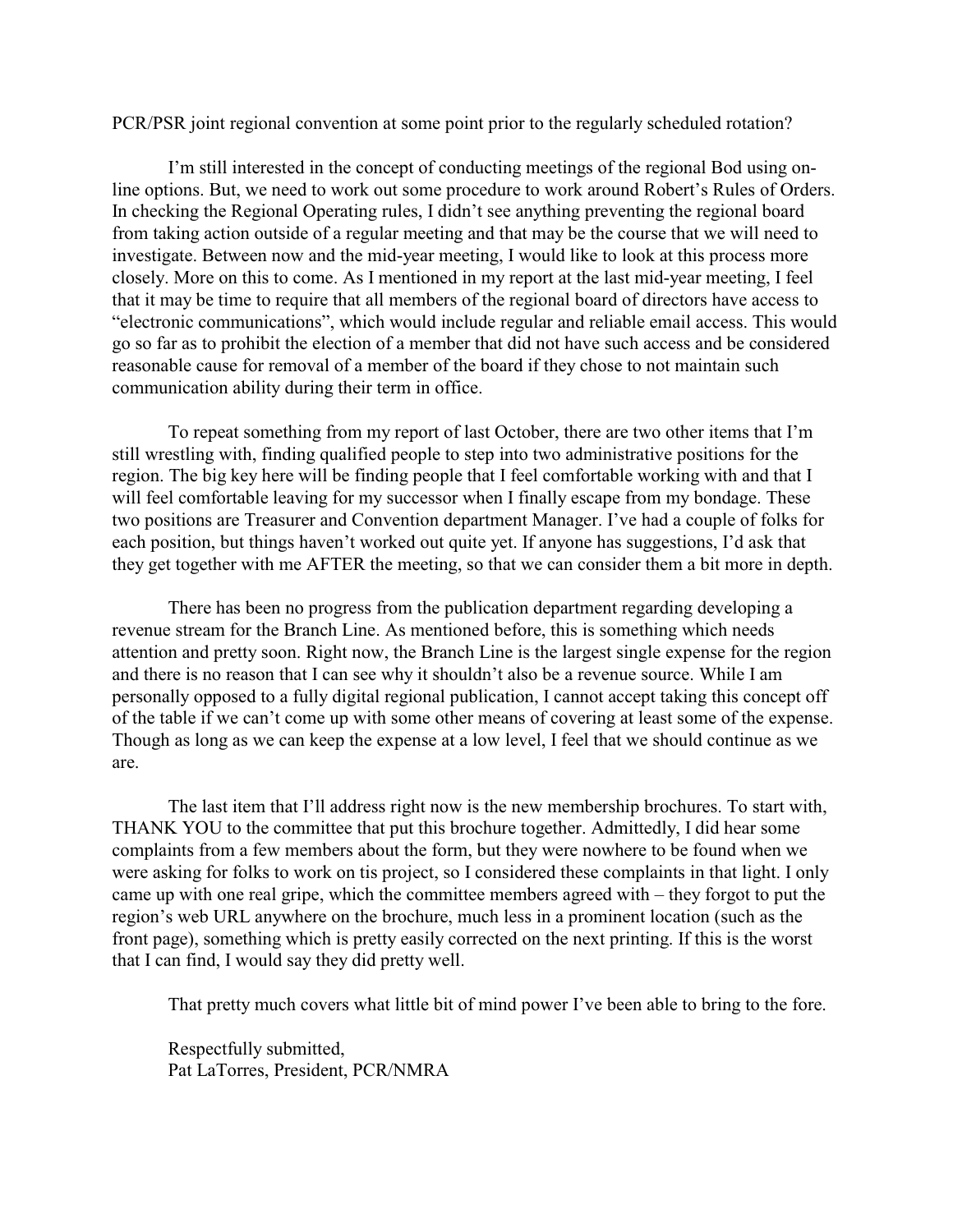

# **PACIFIC COAST REGION OF THE NATIONAL MODEL RAILROAD ASSOCIATION**

Vice President's Report March 18, 2013

To the Board of Directors:

When I started my term in office I was asked by President LaTorres to focus on membership issues. During these two years I have made efforts to outline and publicize the dangers of an aging membership and the need to retool and modify what we do and how to present ourselves differently. The goal is to recruit from a wider demographic of potential members and, ultimately, to retain them after they join.

We have taken some initial steps towards the first goal. At our last meeting the Board appointed RED Director Dave Croshere to form a committee for the purpose of designing a brochure for attracting prospective members. Combining and modifying elements from an NMRA brochure and one designed within PCR several years ago to orient newcomers has produced results. Thanks to efforts by the committee and members Dick Foster, who did the desktop publishing work, and Gus Campagna, who researched and implemented its printing, we have a real life in hand booklet to hand to possible members.

But this isn't the end of the story. Most of what needs to happen occurs at the Division level. This kind of tool works best when handed to members of the public during a faceto-face encounter. Filling up racks in stores and what not really won't do it. The committee envisioned the brochures being handed out at public events where model trains are on display, with PCR/Division representatives there to discuss the hobby and what joining the NMRA can bring to the experience.

Similarly, anything to make the activities of the NMRA/PCR more attractive to a broader group has to come from local, Divisional efforts. Our role at the Regional level should be to provide tools and a forum for Divisional leaders to exchange ideas and feedback on the success of any efforts.

Some early ideas have included taking a close look at our websites, to consider the perspective of catching the interest of outsiders rather than being the face of a closed club. Some of these early efforts are very encouraging, including discussing ways of providing a way for the public to contact us for answers to questions without intruding into the privacy of Divisional and Regional officials. Other ideas focus on the nature and content of our meets and other organized functions.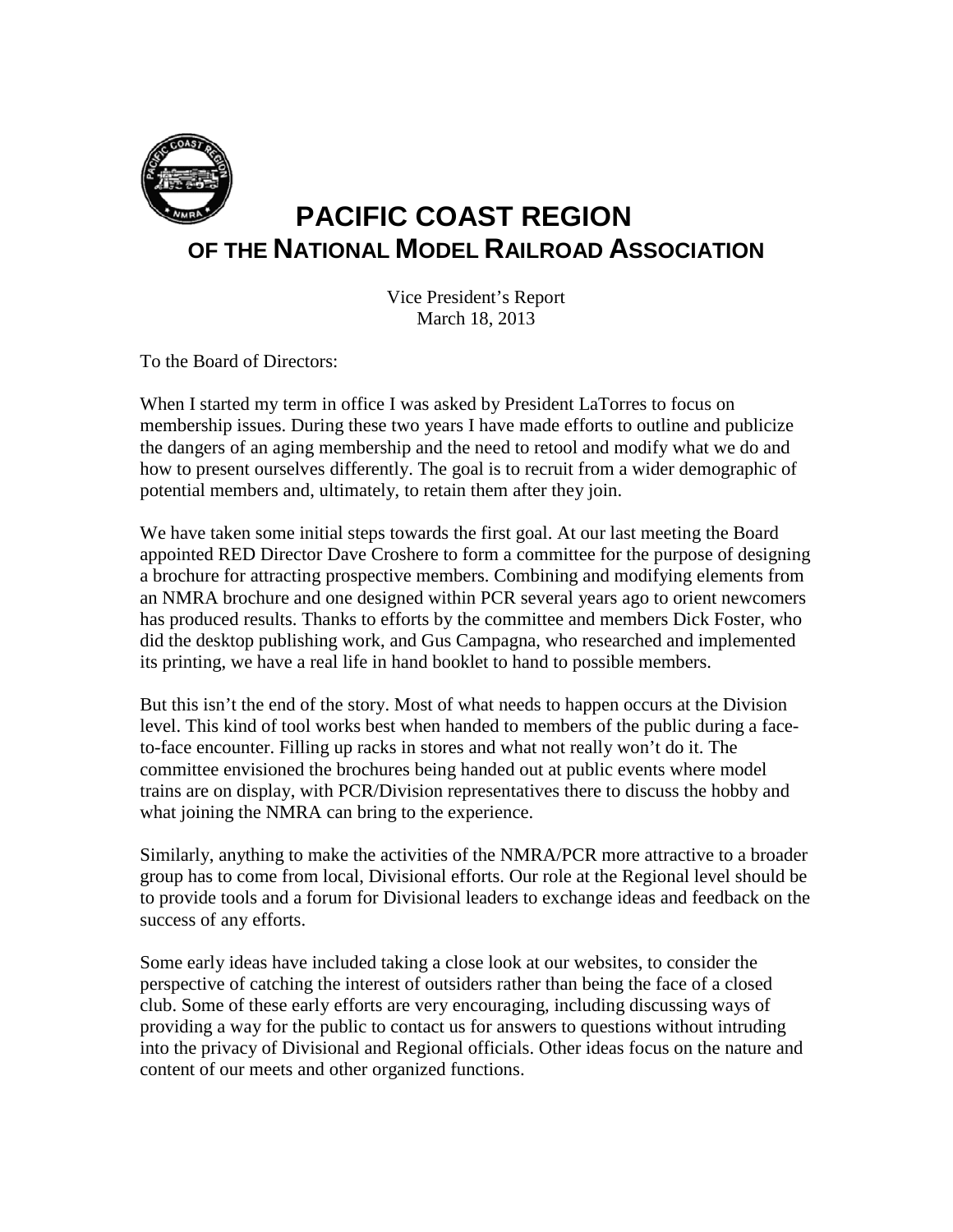We should also be carefully considering the best way to monitor our efforts to determine whether we are having any success. I propose that the best way to obtain "outcome data" involves using our membership data reports. We should be looking not only at gross numbers of new members, but at what demographic groups they come from. Hopefully, National efforts to improve that resource will bear fruit.

Finally, one last suggestion. We need to take a look at the photographs we publish, online and otherwise, of our members "at work" with their hobby. A few less grey hairs and a few extra younger folks might give us a better chance of broadening our appeal. Hopefully, we can do this without resorting to hiring models.

Respectfully,

Ed Merrin Vice-President, PCR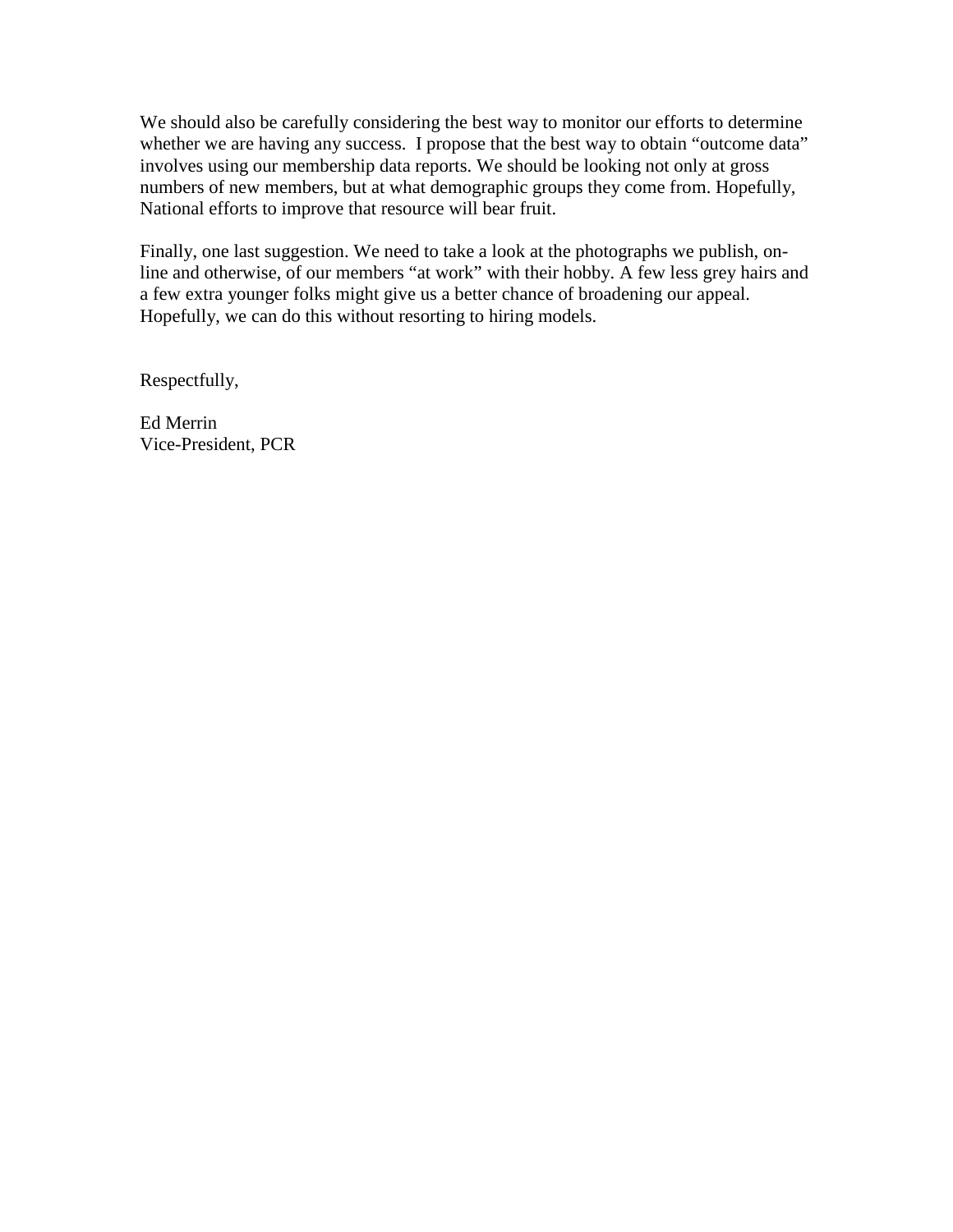# **PACIFIC COAST REGION**

# **of the NATIONAL MODEL RAILROAD ASSOCIATION**

#### **Treasurer's Report**

March 30, 2013

The Region financial picture is essentially unchanged from that of the past few years. Interest income is low, BranchLine expenses continue to exceed income by a substantial amount, and we continue to use convention proceeds to bolster operating funds. Last year, we benefited from the sale of estate items belonging to the Region. This year, there was no income from the sale of merchandise. In total, including the Convention excess we realized, we experienced a loss exceeding \$1,650 this year, and a projected loss of over \$4,000 (not counting any convention returns). That said, in spite of my firm conviction that operating costs should be covered each year by current year income, I believe we should continue on our present financial path with one important modification.

It is essential to recognize that the cost of supporting our member BranchLine subscriptions continues to exceed the income derived. And, the cost of producing and distributing the BranchLine continues to climb. Our subscription related income for the past year (including the interest from the Life Savings account) was \$3,410, while the cost to produce and distribute the BranchLine exceeded \$7,500. Even including the rebate from National retained by the Region, the publication was still over \$3,000 underfunded for 2012. A return to reasonable returns from our investable assets will help to improve this issue, but not enough. I submit it's time to raise the subscription rate to \$7.00, the first increase beyond my ability to recall. This will not solve the entire problem, but it is a \$550 plus start.

In summary, the finances of the Region are decreasing, and though we have more than sufficient reserves to weather the current financial climate, we should take action to help stem the outflow.

I look forward to seeing you at the meeting on April 3. Should you have any questions or comments, please email me at [emerbaum@msn.com](mailto:emerbaum@msn.com) or call me on my cell, (510) 912-1076, prior to the meeting.

> Respectfully Submitted, *Larry Altbaum* Larry Altbaum Treasurer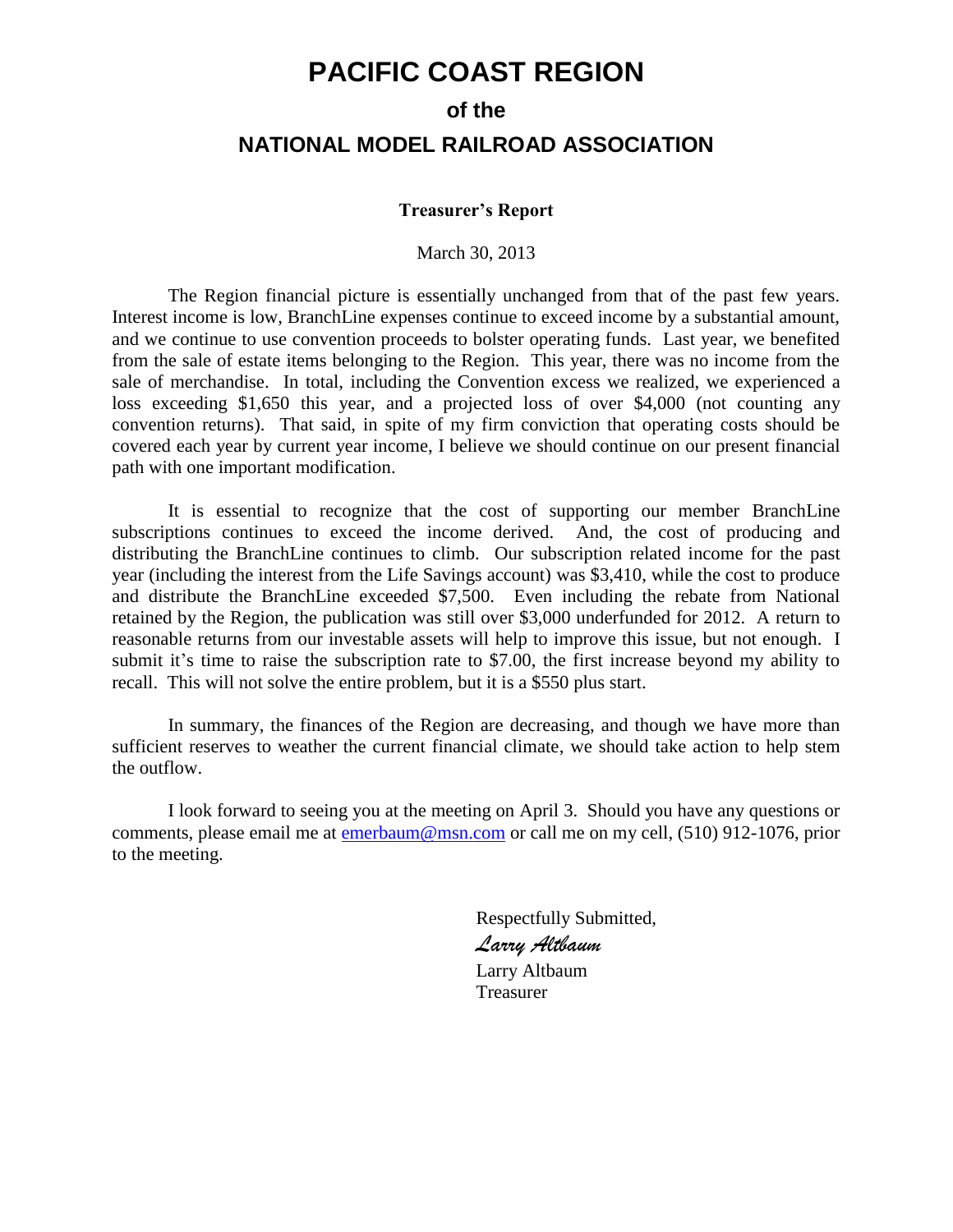# **Pacific Coast Region - NMRA Budget**

|                                                   | <b>Adopted</b><br>2012 Bud. | <b>Actual</b><br>2012 | Variance | <b>Initial</b><br>2013 | <b>Revised</b><br>2013 |
|---------------------------------------------------|-----------------------------|-----------------------|----------|------------------------|------------------------|
| <b>Operating Income</b>                           |                             |                       |          |                        |                        |
| Life Interest                                     | 40.00                       | 51.92                 | 11.92    | 70.00                  | 50.00                  |
| <b>BL Subscriptions</b>                           | 3,200.00                    | 3409.98               | 209.98   | 3,200.00               | 3,250.00               |
| From Nat'l                                        | 2,100.00                    | 2089.00               | (11.00)  | 2,250.00               | 2,100.00               |
| Other                                             | 400.00                      | 0.00                  | (400.00) | 400.00                 | 400.00                 |
| <b>Bank Interest</b>                              | 100.00                      | 66.14                 | (33.86)  | 75.00                  | 65.00                  |
| <b>Total Income</b>                               | 5,840.00                    | 5617.04               | (222.96) | 5,995.00               | 5,865.00               |
| <b>Operating Expense</b>                          |                             |                       |          |                        |                        |
| Operations                                        |                             |                       |          |                        |                        |
| <b>Member Services</b>                            | 50.00                       | 0.00                  | (50.00)  | 50.00                  | 50.00                  |
| Member Promo.                                     | 150.00                      | 299.49                | 149.49   | 150.00                 | 150.00                 |
| Achievement                                       | 150.00                      | 211.56                | 61.56    | 150.00                 | 225.00                 |
| <b>Supplies</b>                                   | 100.00                      | 45.00                 | (55.00)  | 100.00                 | 100.00                 |
| <b>Bank Charges</b>                               | 10.00                       | 0.00                  | (10.00)  | 10.00                  | 10.00                  |
| Fees & Taxes                                      | 0.00                        | 20.00                 | 20.00    | 20.00                  | 0.00                   |
| Accounting                                        | 0.00                        | 0.00                  | 0.00     | 0.00                   | 0.00                   |
| <b>Branchline</b>                                 |                             |                       |          |                        |                        |
| Printing                                          | 5,200.00                    | 5068.99               | (131.01) | 5,200.00               | 5,200.00               |
| Postage                                           | 1,400.00                    | 1656.35               | 256.35   | 1,500.00               | 1,700.00               |
| Other                                             | 100.00                      | 785.15                | 685.15   | 100.00                 | 800.00                 |
| <b>Division Support</b>                           | 1,200.00                    | 1031.00               | (169.00) | 1,300.00               | 1,050.00               |
| Projects                                          |                             | 0.00                  | 0.00     | 0.00                   |                        |
| Web Page                                          | 240.00                      | 239.40                | (0.60)   | 250.00                 | 240.00                 |
| Awards                                            | 250.00                      | 346.86                | 96.86    | 250.00                 | 250.00                 |
| Misc.                                             | 100.00                      | 0.00                  | (100.00) | 100.00                 | 100.00                 |
| <b>Total Expense</b>                              | 8,950.00                    | 9703.80               | 753.80   | 9,180.00               | 9,875.00               |
| <b>Operating Excess/Deficit</b>                   | (3, 110.00)                 | (4086.76)             | (976.76) | (3, 185.00)            | (4,010.00)             |
| <b>Convention Income</b>                          |                             |                       |          |                        |                        |
| Conv. Exc.                                        | 0.00                        | 2428.00               | 2428.00  |                        |                        |
| <b>Total Income</b>                               | 0.00                        | 2428.00               | 2428.00  |                        | 0.00                   |
| <b>Convention Expense</b><br><b>Total Expense</b> | 0.00                        | 0.00                  | 0.00     |                        | 0.00                   |
| <b>Convention Exc/Def</b>                         | 0.00                        | 2428.00               | 2428.00  |                        | 0.00                   |
| <b>Total Excess/Deficit</b>                       | (3, 110.00)                 | (1658.76)             |          | (3, 185.00)            | (4,010.00)             |

**Note -** Items in bold are discussed in the Treasurer's report.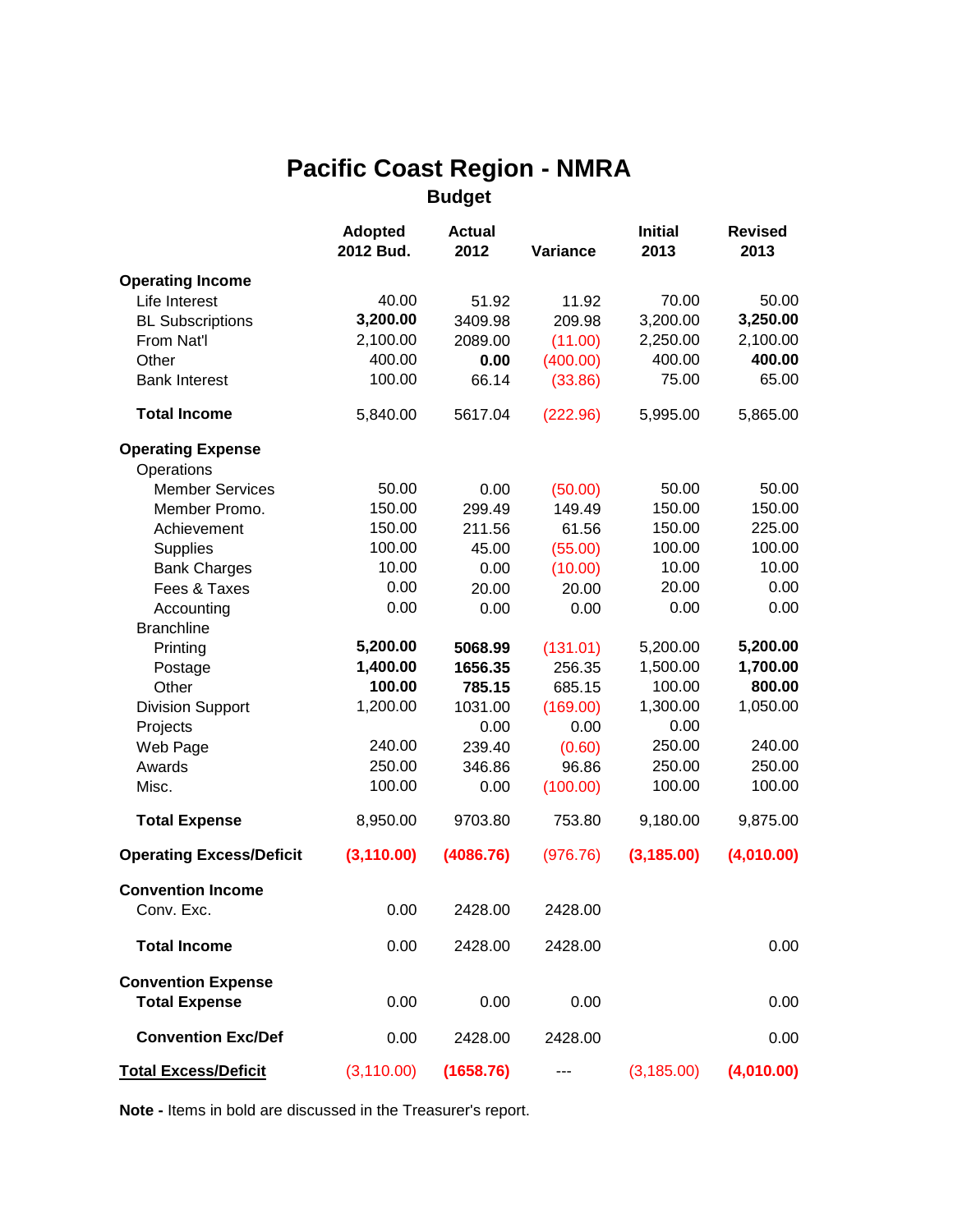#### **30-Mar-13 Pacific Coast Region - NMRA Income Statement**

|                                                    | 12 Months<br>Ended Mar/13<br>============ | 12 Months<br>Ended Mar/12<br>============ | Variance<br>Fav/ <unf><br/>=============</unf> | % Var<br>======= |
|----------------------------------------------------|-------------------------------------------|-------------------------------------------|------------------------------------------------|------------------|
| <b>Income</b>                                      |                                           |                                           |                                                |                  |
| PCR NMRA Rebate                                    | 2,089.00                                  | 2,431.00                                  | (342.00)                                       | $-14.1%$         |
| <b>PCR BL Subscriptions</b>                        | 3,409.98                                  | 3,423.00                                  | (13.02)                                        | $-0.4%$          |
| <b>Equipment Proceeds</b>                          | 0.00                                      | 150.00                                    | (150.00)                                       | $-100.0%$        |
| <b>Convention Proceeds</b>                         | 2,428.00                                  | 494.93                                    | 1,933.07                                       | 390.6%           |
| <b>Merchandise Sales</b>                           | 0.00<br>------------                      | 959.92<br>------------                    | (959.92)<br>------------                       | $-100.0%$        |
| <b>TOTAL Income</b>                                | 7,926.98                                  | 7,458.85                                  | 468.13                                         | 6.3%             |
| <b>Expenses</b>                                    |                                           |                                           |                                                |                  |
| Supplies - Achiev. Prog.                           | 162.00                                    | 104.00                                    | (58.00)                                        | $-274.7%$        |
| Postage - Operations                               | 45.00                                     | 0.00                                      | (45.00)                                        |                  |
| Postage - Branchline                               | 1,656.35                                  | 1,280.31                                  | (376.04)                                       | $-29.4%$         |
| Postage - Achiev. Prog.                            | 49.56                                     | 74.27                                     | 24.71                                          | 33.3%            |
| Printing - Branchline                              | 5,068.99                                  | 5,207.89                                  | 138.90                                         | 2.7%             |
| Printing - Member Promo.                           | 299.49                                    | 0.00                                      | (299.49)                                       |                  |
| <b>Awards - Operations</b>                         | 346.86                                    | 0.00                                      | (346.86)                                       |                  |
| Awards - President                                 | 0.00                                      | 199.07                                    | 199.07                                         | 100.0%           |
| <b>NMRA Division Rebates</b>                       | 1,031.00                                  | 1,203.00                                  | 172.00                                         | 14.3%            |
| Taxes, Fees, Licenses                              | 20.00                                     | 20.00                                     | 0.00                                           | 0.0%             |
| Use Tax - Branchline                               | 189.28                                    | 0.00                                      | (189.28)                                       |                  |
| <b>Web Services</b>                                | 239.40                                    | 239.40                                    | 0.00                                           | 0.0%             |
| <b>Bank Service Charges</b>                        | 0.00                                      | (42.00)                                   | (42.00)                                        | $-100.0%$        |
| Misc. Expenses - Branchline                        | 595.87<br>                                | 0.00<br>------------                      | (595.87)<br>------------                       |                  |
| <b>TOTAL Expenses</b>                              | 9,703.80<br>------------                  | 8,285.94<br>------------                  | (1,417.86)<br>------------                     | $-17.1%$         |
| <b>OPERATING PROFIT</b>                            | (1,776.82)                                | (827.09)                                  | (949.73)                                       | $-114.8%$        |
| <b>Other Income &amp; Expenses</b>                 |                                           |                                           |                                                |                  |
| Life Interest                                      | 51.92                                     | 267.33                                    | (215.41)                                       | $-80.6%$         |
| <b>Convention Interest</b>                         | 66.14                                     | 69.13                                     | (2.99)                                         | $-4.3%$          |
|                                                    |                                           |                                           |                                                |                  |
| <b>TOTAL Other Income &amp;</b><br><b>Expenses</b> | 118.06                                    | 336.46                                    | (218.40)                                       | $-64.9%$         |
| <b>PROFIT BEFORE TAXES</b>                         | (1,658.76)                                | (490.63)                                  | (1, 168.13)                                    | $-238.1%$        |
| <b>NET PROFIT</b>                                  | (1,658.76)<br>============                | (490.63)<br>============                  | (1, 168.13)<br>============                    | $-238.1%$        |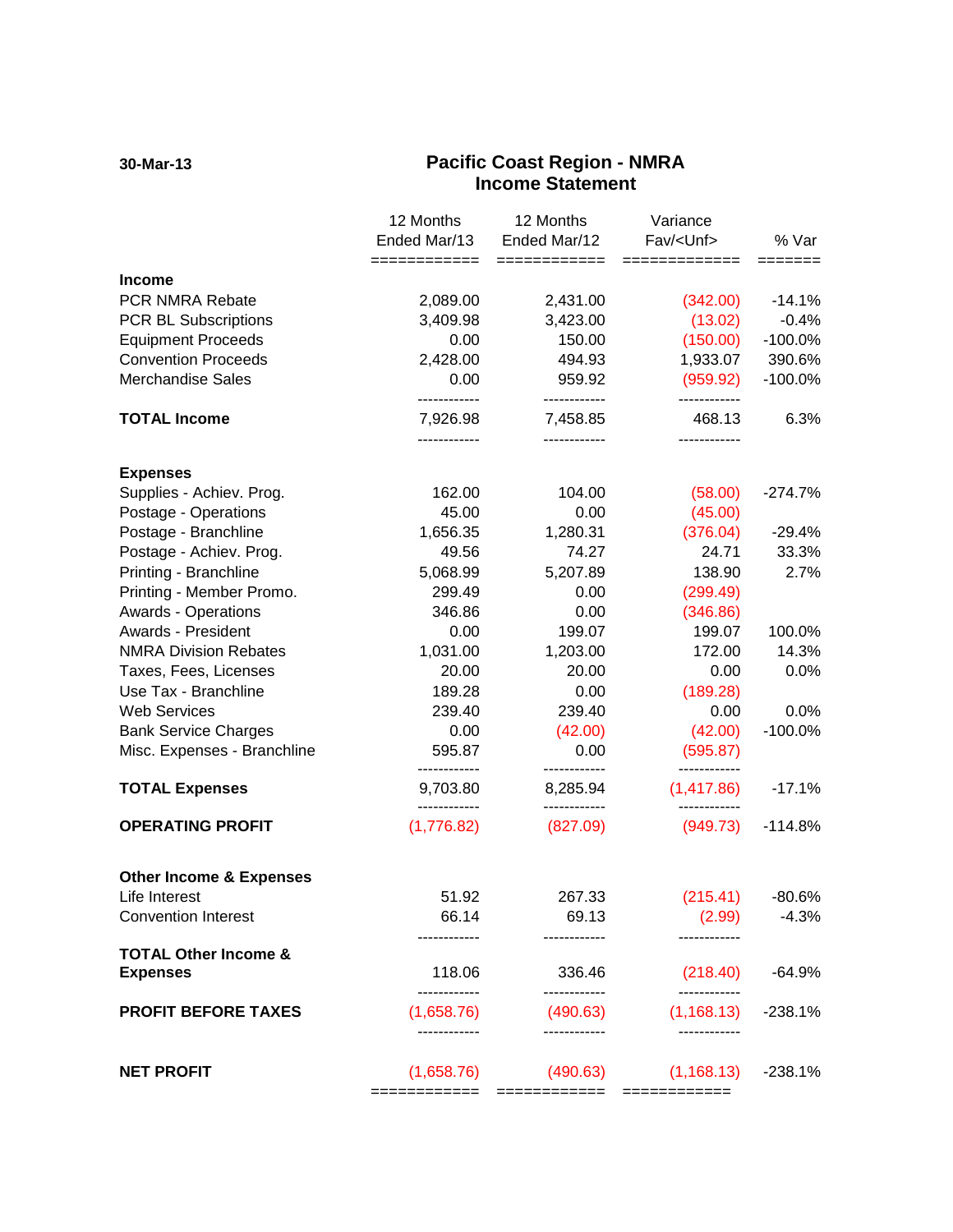#### **30-Mar-13 Pacific Coast Region - NMRA Balance Sheet**

|                                        | Mar-13                     | Mar-12<br>======          | Inc/ <dec><br/>=====Var====</dec> | %<br>$==Var ==$ |
|----------------------------------------|----------------------------|---------------------------|-----------------------------------|-----------------|
|                                        |                            | <b>ASSETS</b>             |                                   |                 |
| <b>Current Assets:</b>                 |                            |                           |                                   |                 |
| Cash                                   |                            |                           |                                   |                 |
| <b>General Checking</b>                | 6,969.07                   | 8,745.89                  | (1,776.82)                        | $-20.30%$       |
| <b>Convention Checking</b>             | 42,281.76                  | 44,215.62                 | (1,933.86)                        | $-4.40%$        |
| Life Savings                           | 29,464.63<br>------------  | 29,412.71<br>------------ | 51.92                             | 0.20%           |
| <b>TOTAL Cash</b>                      | 78,715.46<br>------------  | 82,374.22<br>------------ | (3,658.76)                        | $-4.40%$        |
| Convention Adv. Recv.                  | 4,000.00                   | 2,000.00                  | 2,000.00                          | 100.00%         |
|                                        | ------------               | ------------              | ------------                      |                 |
| <b>TOTAL Current Assets</b>            | 82,715.46<br>------------  | 84,374.22<br>------------ | (1,658.76)<br>------------        | $-2.00\%$       |
| <b>TOTAL ASSETS</b>                    | 82,715.46                  | 84,374.22                 | (1,658.76)                        | $-2.00%$        |
|                                        | ============               | ============              | ============                      |                 |
|                                        |                            | <b>LIABILITIES</b>        |                                   |                 |
| <b>TOTAL LIABILITIES</b>               | 0.00<br>.                  | 0.00                      | 0.00<br>------------              |                 |
|                                        |                            | <b>CAPITAL</b>            |                                   |                 |
|                                        |                            |                           |                                   |                 |
| <b>Retained Earnings</b>               | 84,374.22                  | 84,864.85                 | (490.63)                          | $-0.60%$        |
| Year-to-Date Earnings                  | (1,658.76)<br>------------ | (490.63)<br>------------  | (1, 168.13)<br>------------       | 238.10%         |
| <b>TOTAL CAPITAL</b>                   | 82,715.46                  | 84,374.22                 | (1,658.76)                        | $-2.00%$        |
|                                        | ------------               | ------------              |                                   |                 |
| <b>TOTAL LIABILITIES &amp; CAPITAL</b> | 82,715.46                  | 84,374.22                 | (1,658.76)                        | $-2.00%$        |
|                                        | ============               | ============              | $=$ ============                  |                 |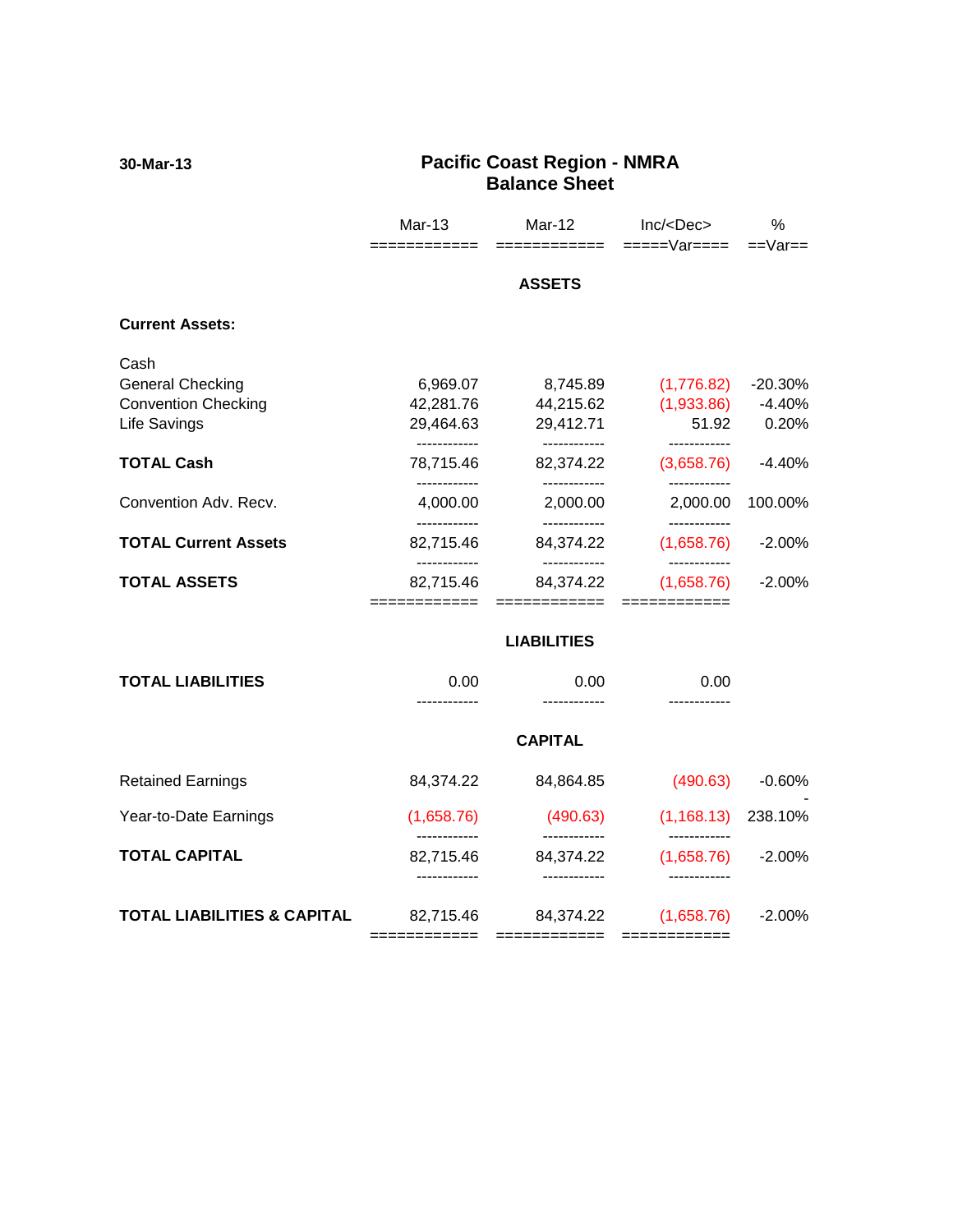### **Coast Division Report PCR Board Meeting – April 3, 2013 Dublin**

The Coast Division held two successful meets in the time between the last Board Meeting. Our December meet was held at Boy Scout headquarters in San Leandro and the March meet was held at Buchser School in Santa Clara.

Finding meeting sites continues to be a concern but we at least have one stable site in the Boy Scout HQ as they have committed to the use of their facility for the June and December meets. The availability of Buchser School is still dependant on the schedule of the multi-year remodeling at the school.

Attendance at the meets is in the range of 80 to 100 people and the Auction has been very successful due to a large estate that is being liquidated. At each of the past two meets the Auction sales have exceeded \$15k, and Coast receives 10% of the proceeds.

Financially this has been a great benefit to Coast. We have however continued to limit expenses assuming that the "new normal" Auction sales will be in the range of \$2500 as soon as the estate items are liquidated. We are continuing electronic distribution of the Dispatcher and meeting announcements are provided via a Post Card mailing. We did spend a small amount of the windfall on replacing one of the broken auction computers with a new notebook computer.

Coast continues an active recruiting effort with Steve Wesolowski and Darrell Dennis leading a team of volunteers manning a table at every Bay Area train show. The last show was the WGH show and we signed up 8 or 9 new members. We need to replace the old clunky banner that we use and have discussed the idea of getting the pull up banner that is being advertised in the NMRA magazine.

At the March meet new officers were elected to two year terms. Frank Markovich was elected as Superintendent, Bob Ferguson was re-elected as Paymaster, and Darleen Ferguson was elected as Chief Clerk. All were elected unopposed. I want to thank all of them for volunteering to serve, and I want to especially thank Bob for continuing to serve as Paymaster.

Mark Schutzer Coast Division Director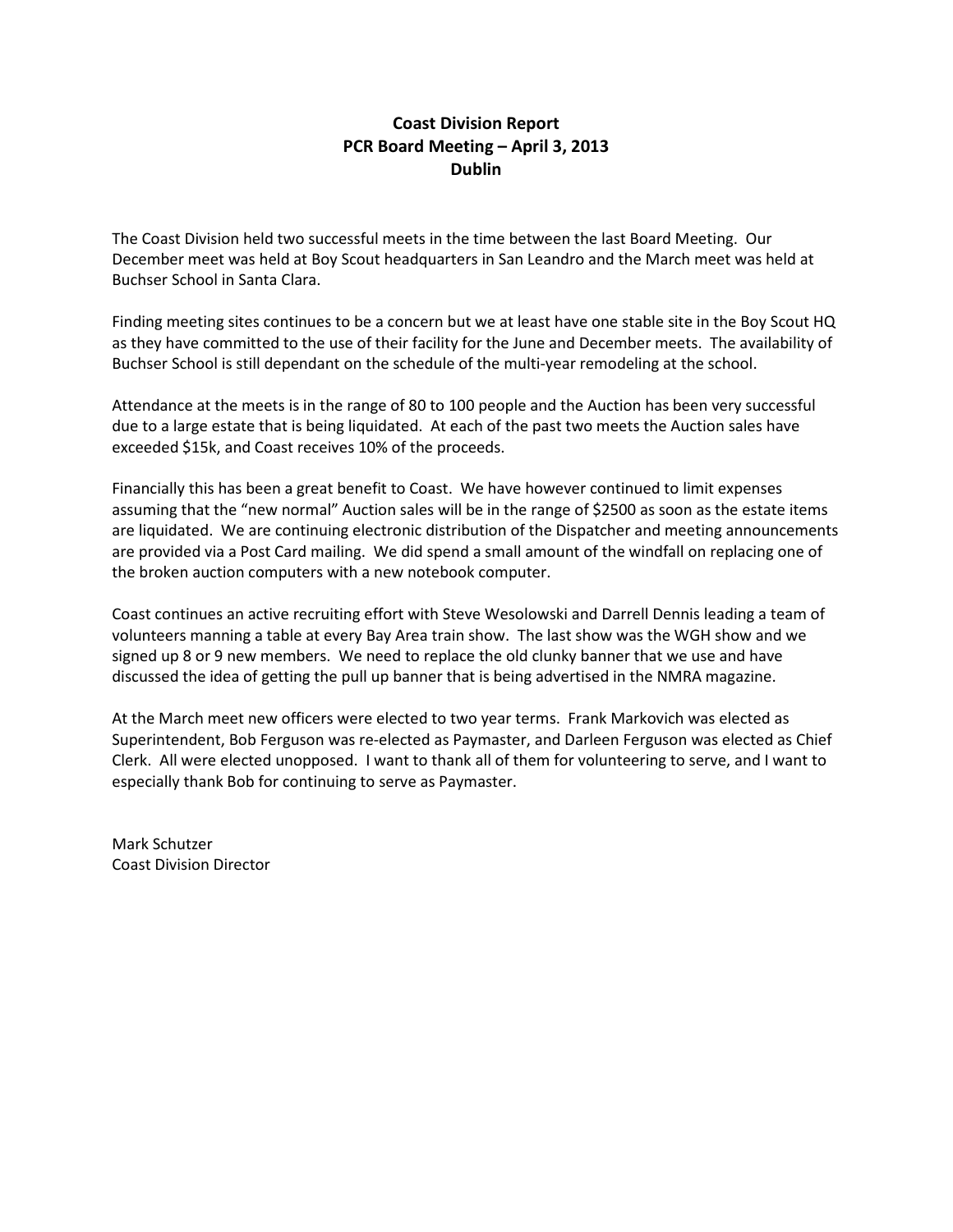#### Directors Report Sierra Division March 20,2013

The Sierra Division has held one Meet since the last BOD meeting in October.

On February 9th we had our Meet in the Sacramento County Library on Marconi Ave. at 10:30 am. This was our first Meet since the October elections and Scott McAllister called for a moment of silence in remembrance of Jim Long's passing in January. We held our business meeting, and it was noted revenues from the annual fundraising event, International Railfair, was down again do to less attendees and venders however vender sales seem to be up.

Klaus Kiel presented a clinic on making containers from cardboard. It was a well done clinic as most could not tell the difference from the plastic ones they also had a very good 3-D look thank you Klaus.

We adjourned for a \$5.00 pizza lunch provided by the Sacramento Module Railroad Historical Society Club and afterwards a two hour Opps was offered to all. Everyone had a great time. Our next Meet will sometime in May in the Sacramento area, time and place to be determined.

Respectfully submitted,

Mel Jones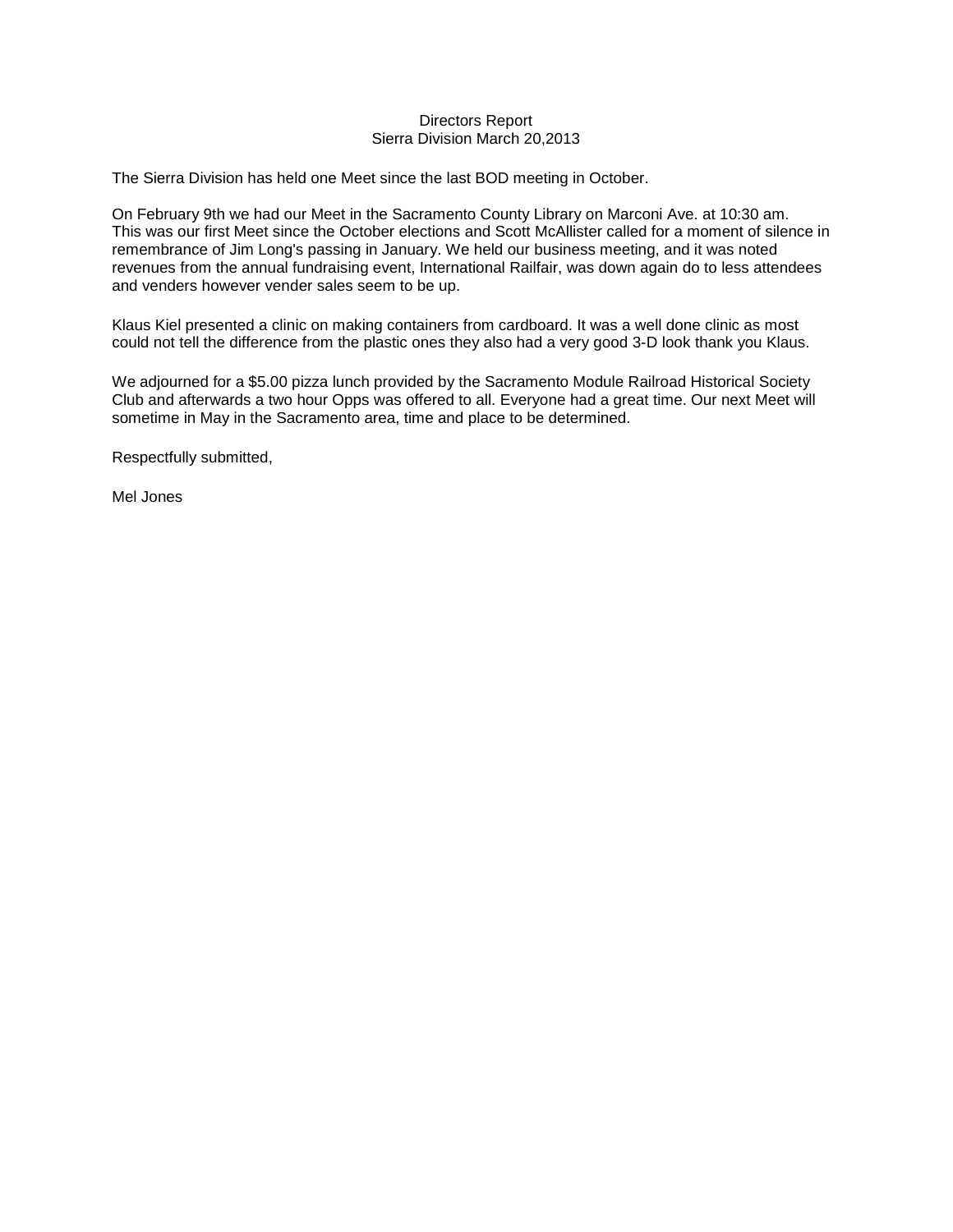#### DIRECTOR'S REPORT REDWOOD EMPIRE DIVISION

Within the RED it has been business as usual. We have had good meetings, averaging 30 enthusiastic members per meeting. Show and Tell of models is perhaps the most popular aspect of our meetings. Nearly half those in attendance bring models. Each member has the opportunity to point out the interesting aspects of their creation and answer questions as to how they were accomplished .

We were happy to be invited once again to the Napa Model Railroad Club. They are the perfect host. Not only is their club an ideal place to meet, but operating on their layout is an additional treat.

We look forward to the election of officers. At the same time we are thinking of both new and old ways we might increase our membership.

Dave Croshere RED Director to PCR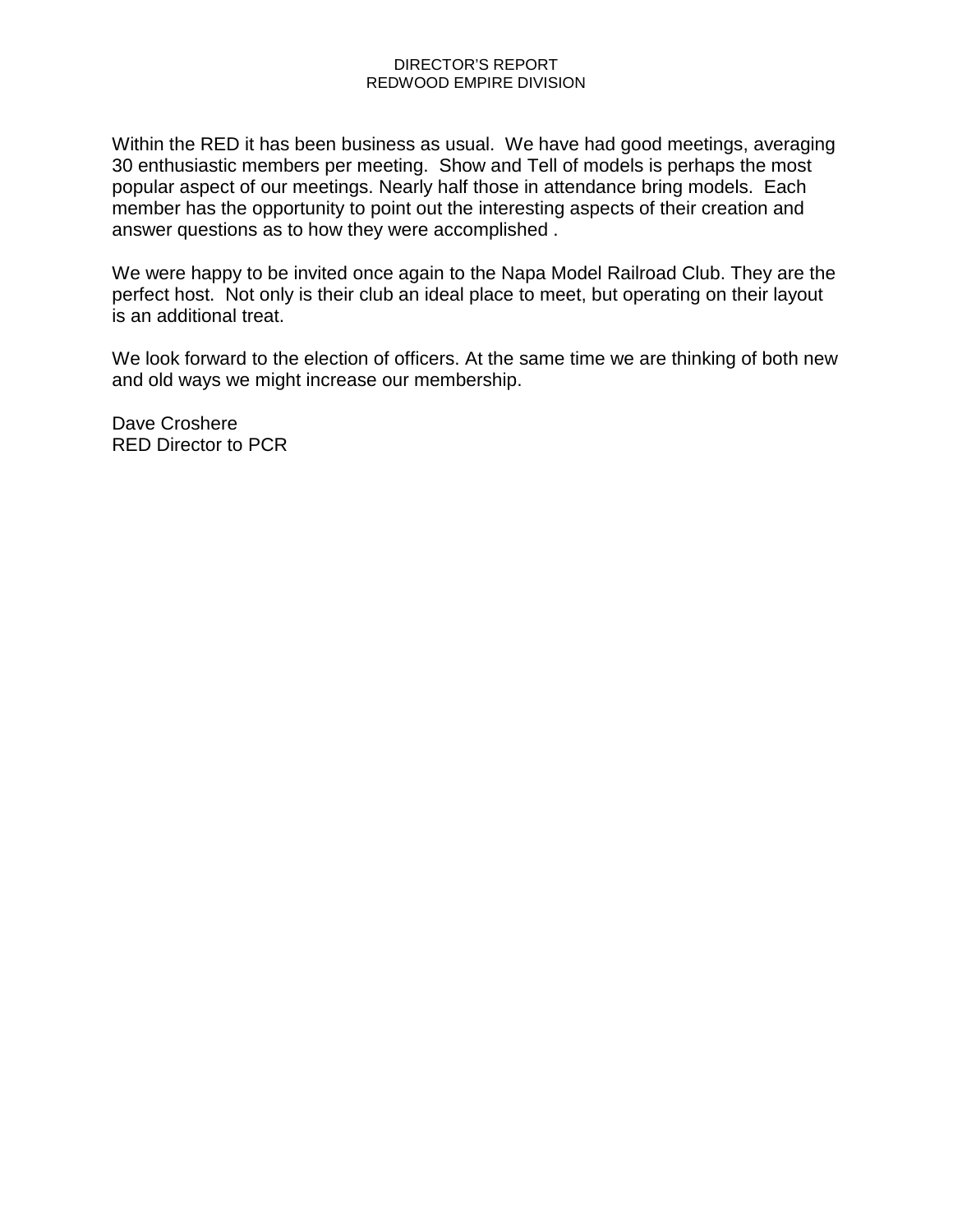To: PCR President Pat LaTorres From: Jim Providenza, Ballot Chairman Date: March 20, 2013 Subject: Results of the PCR 2013 Director's Ballot

Pat:

As stated in the Branchline, ballots were due by Friday March 15, 2013. Today, March 20th I have opened and counted the ballots with the following results:

PCR President Pat LaTorres: 60 votes

PCR Vice President: Ed Merrin: 60 votes.

Both candidates ran unopposed for reelection; there were no write in candidates. I certify that Pat LaTorres and Ed Merrin have been reelected to their respective positions.

I will keep the ballots for 90 days unless directed otherwise.

Sincerely,

Jim Providenza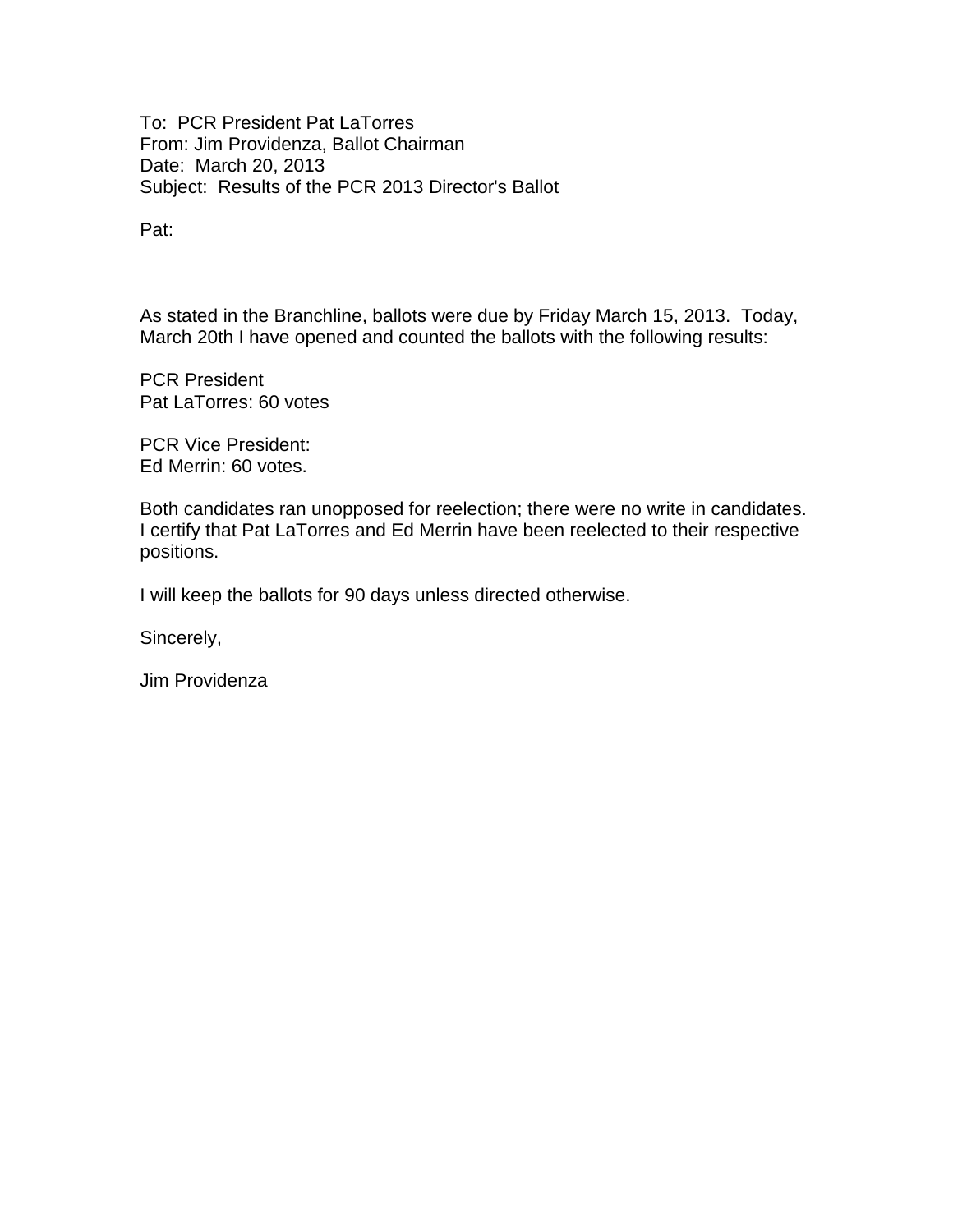# Webmaster Report April 3, 2013, Annual Board Meeting

I, David Grenier, assumed the role of PCR Webmaster on 1/20/13, from Kevin Hurley.

Since assuming my duties as PCR Webmaster, I have started making changes to enhance the website (IMHO), including:

- 1. Changed fonts to larger 'san serif' fonts instead of 'serif' fonts for improved readability for our aging audience. As has been pointed out several times, we're all getting older! I know my eyes aren't what they used to be.
- 2. Changed navigation button "Callboard" to "Contact Us", to provide a bit more friendliness. The link still goes to the PCR Callboard PDF file. There is some controversy brewing over personal e-mail addresses appearing on the website.
- 3. Changed navigation button "Member" to go to new "Welcome" page [\(http://www.pcrnmra.org/pcr/membership/members.shtml\)](http://www.pcrnmra.org/pcr/membership/members.shtml) instead of the NMRA website. The new page explains that new NMRA members automatically belong to the division in which they reside. This page also lists the Superintendents of each division with their contact information, including which counties each division encompasses. There is also a link to the PCR Membership Chairman, Doug Wagner, as well as links to the new NMRA membership update form and to the NMRA website membership pages.
- 4. Added navigation button "Clinics" to go to new "Clinics" page [\(http://www.pcrnmra.org/pcr/clinics/clinics.shtml\)](http://www.pcrnmra.org/pcr/clinics/clinics.shtml). This page contains links to some of the clinics presented at the 2013 SIG Meet in San Jose, 01/26/13. (After the Iron Horse Express 2013 convention, some of those clinics will also be added.) There is also a link to the X2011 West website's "Clinic Handouts" page [\(http://www.x2011west.org/handouts.html\)](http://www.x2011west.org/handouts.html), which is still averaging about 300 visits per day!
- 5. Combined "Manual of Operations" and "By-Laws" navigation buttons into one new button, "Documents", to make room for new buttons mentioned above.
- 6. Re-installed model contest forms files. The previous versions were not "fillable" on some browsers or failed to open on others. All appear to work properly now.
- 7. Updated the "Branch Line" page with the Branch Line heading graphic and revised the wording on the page, as well as the fonts and alignments.
- 8. Updated NMRA convention information with the current Peachtree Express information. Updated old NMRA logos to new logo.
- 9. Revised bottom navigation bar to improve readability by removing brackets around the links, using "bullets" as separators and making the text bigger.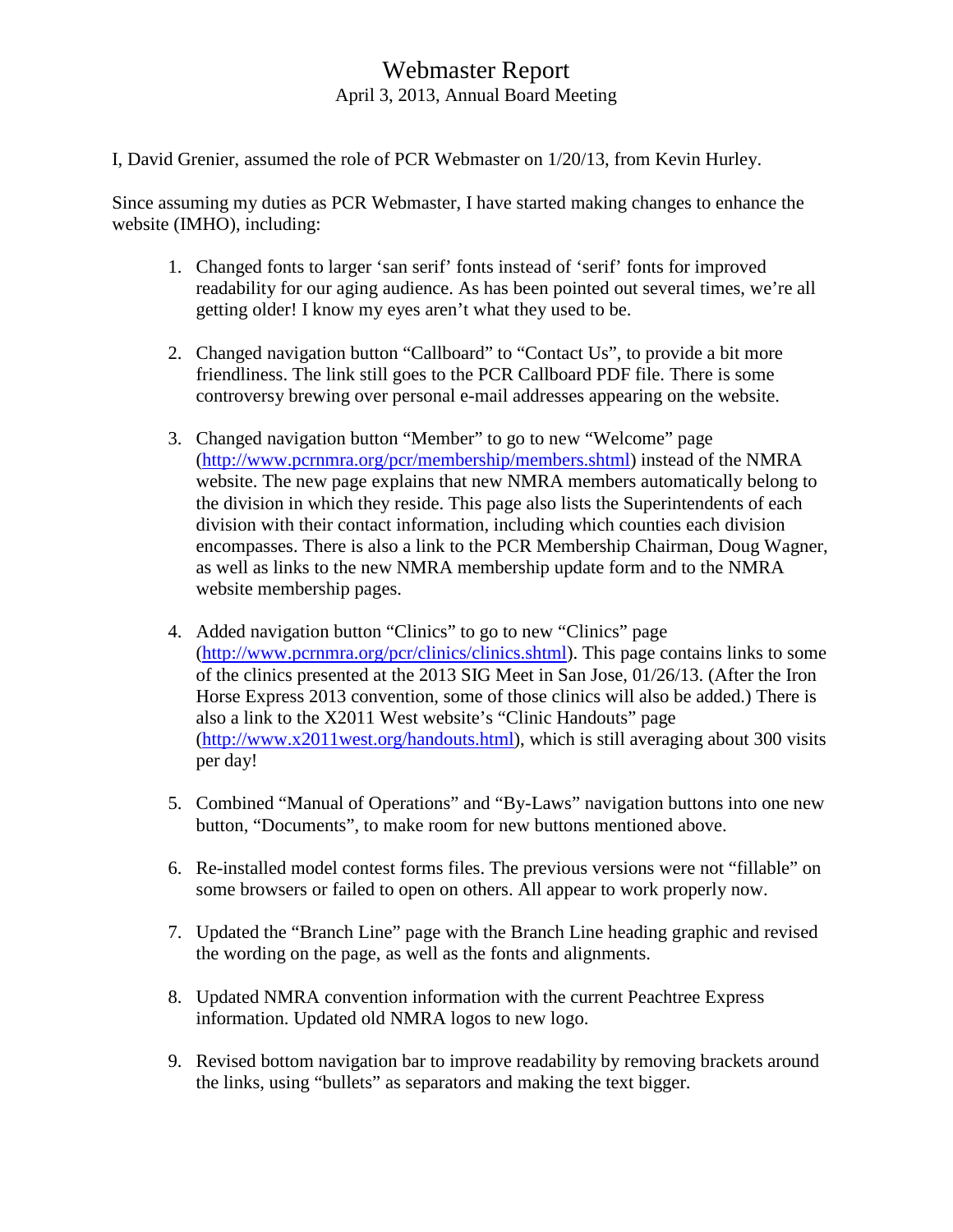10. Currently updating HTML code throughout website to conform to industry standards and to remove W3C validation errors to ensure an interoperable website over the wide range of browsers.

### **Domain Statistics: (pcrnmra.org)**

Disk usage: 1.58 GB / Limit 10.00 GB (16.1%)

Bandwidth: 1.14 GB / Limit 20.00 GB ( 0.6%)







#### **E-mail Statistics**

| Mailboxes used:     | 9 of 100  |
|---------------------|-----------|
| Forwards used:      | 23 of 100 |
| Mailing Lists used: | 1 of 100  |

Respectfully submitted, David Grenier, PCR Webmaster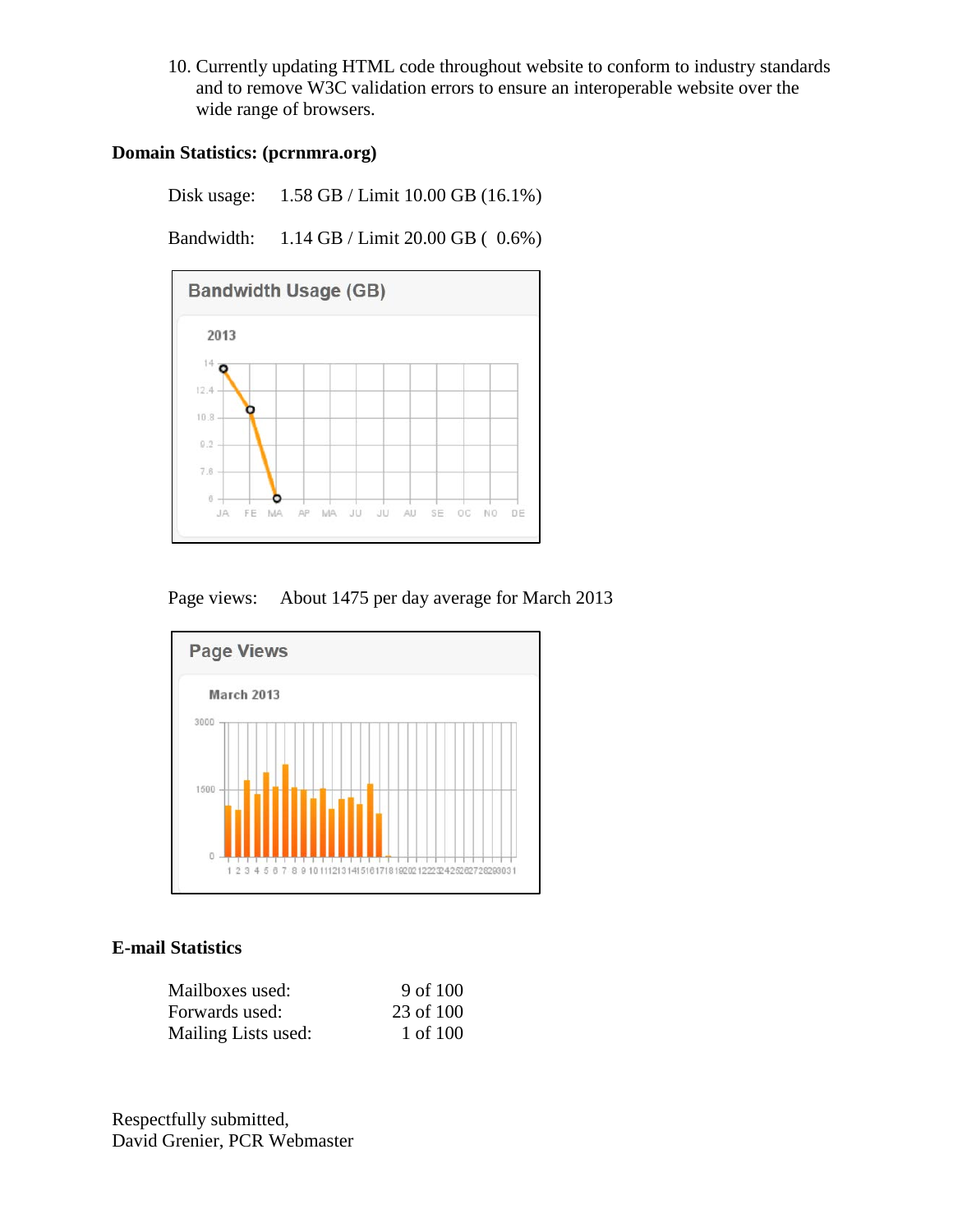## **Contest Report**

BOD meeting at IHX, Dublin ,Ca. April 3, 2013

By Giuseppe Aymar, PCR Contest manager

**1-** We are making progress setting up a working " Contest Committee", which is made up of : PCR Contest manager, Convention contact chair and all the Divisions Contest chairmen as the Contest Directory calls for, but not previously fully instituted.

For this Convention we have been able to set up a working relationship where the Division chairmen have been involved in the recruitment of judges from their respective Divisions and working together on dividing responsibilities to run Contest.

**2-** Six "Ott lights" have been purchased ( at a very good price I might add) to be used by the 5 teams during judging . The sixth light is for stand-by in case it is needed.

**3-** We are also introducing the use of "white cotton gloves" by the captain of each team to handle the models during judging.

**4-** I am proposing that PCR purchase 5 opti-visors (one per team ) to be used by the judges to see finer details ( this should help judging of models in the smaller scales like "N " or "Z"). In the past we have relied on individuals to bring their own, and this is very unsatisfactory as we never know how many will be available for use.

**5-** At the Awards presentation during Banquet, it has been a helpful addition to show the picture of the winning entry on a large screen. In the past Marc Schutzer has been taking the pictures, formatting them in power point and making sure they would be properly displayed when the winners were introduced. Obviously this required a great deal of time and work, negating the ability to taking part of many functions of the Convention. As we no longer have Mark to do this, I will be doing it myself for IHX, I would like to get some suggestions from the Board on how to solve this situation for future Conventions.

6- The Hotel is not really set up to offer a sit down lunch for the judges on Saturday. This situation is being worked on by the Convention Contact person ( Dick Foster ) and the Convention Committee. As of this writing no new info is available, but the issue will undoubtedly be resolved by the time this BOD convenes . If this becomes a recurrent situation in future Conventions, can I have suggestions, now, on how to reward judges for their time other than a sit down lunch?

7- PCR Contest entry forms do not allow "date" entries. I would ask authorization from the BOD that a line with the "date" be allowed on the form. The reason for this is to make it more official when Contest entry forms are included in the packages for AP as only evidence in lieu of Merit Awards. This was brought up to me by Dave Grenier ( AP manager for Daylight Division ). He encountered such a situation, and we are trying to fix the oversight for future use.

Thank you for your support and for any possible suggestions to improve what is already a good product PCR offers to its membership.

Joseph Giuseppe Aymar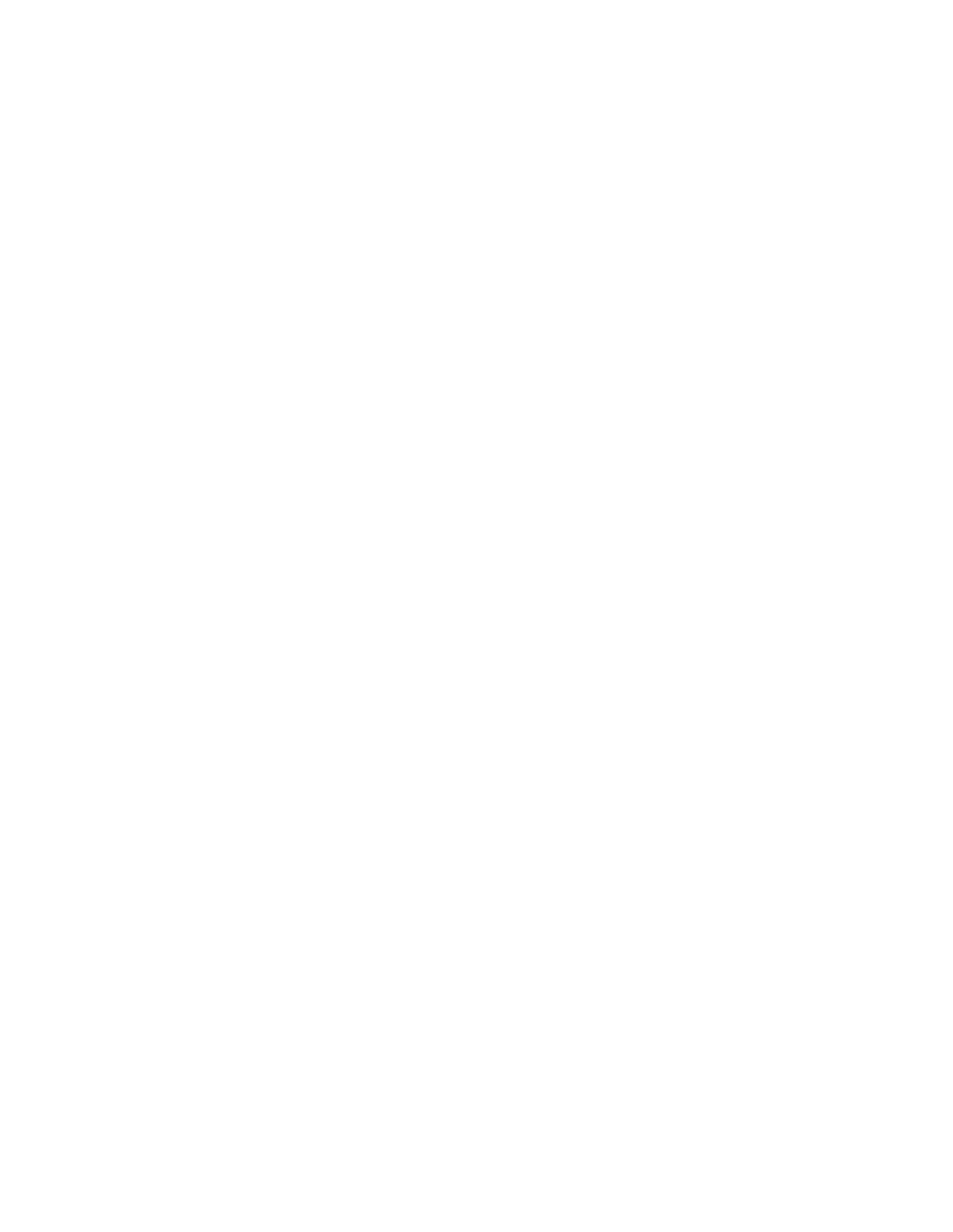

# **PACIFIC COAST REGION**

# **OF THE NATIONAL MODEL RAILROAD ASSOCIATION**

# **BOD Meeting Unfinished Business**

As of April 3, 2013

# **ISSUE: Income Augmentation/Branch Line Costs**

# **Current Issue/Status**

The cost of the Branch Line exceeds the \$6 per subscription income we get. We need to identify ways to cover these costs. A committee consisting of Dave Croshere, Mark Schutzer, and Gus Campagna was charged with coming back with a proposed new rate for the Branch Line and the date this new rate will be effective. The rate may not exceed \$12.

## **History**

#### **BOD 2011-05-13 Meeting**

Director Alexander asked if we can come up with a way to augment our income. President Plies authorized Pat LaTorres, Carol Alexander and Ray deBlieck to be an ad hoc committee to look into ways to do this.

#### **Tabled Motion re Branch Line Subscription Fees**

**IT WAS MOVED** by Director Houlihan and seconded... **THAT** "The subscription fees for the *Branch Line* be raised to \$12/year."

After some discussion it was decided that the previously mentioned ad hoc finance committee should look into this along with other options.

**IT WAS MOVED** by Vice President LaTorres and seconded... **THAT** the motion be tabled. **THE MOTION PASSED (i.e. the original motion was tabled)** by a voice vote.

### **BOD 2012-05-02 Meeting:**

Treasurer Altbaum … stated that we need to look at subscriptions for the Branch Line. He also noted that one issue is that National has stopped sending money for Rail Pass members.

The President asked that people come up with ideas for handling the Branch Line issue for presentation at the October Board Meeting.

#### **BOD 2012-10-20 Meeting:**

Vice President Merrin will talk to Gus Campagna about coming up with a plan for addressing possible additional income and ways to control expenses.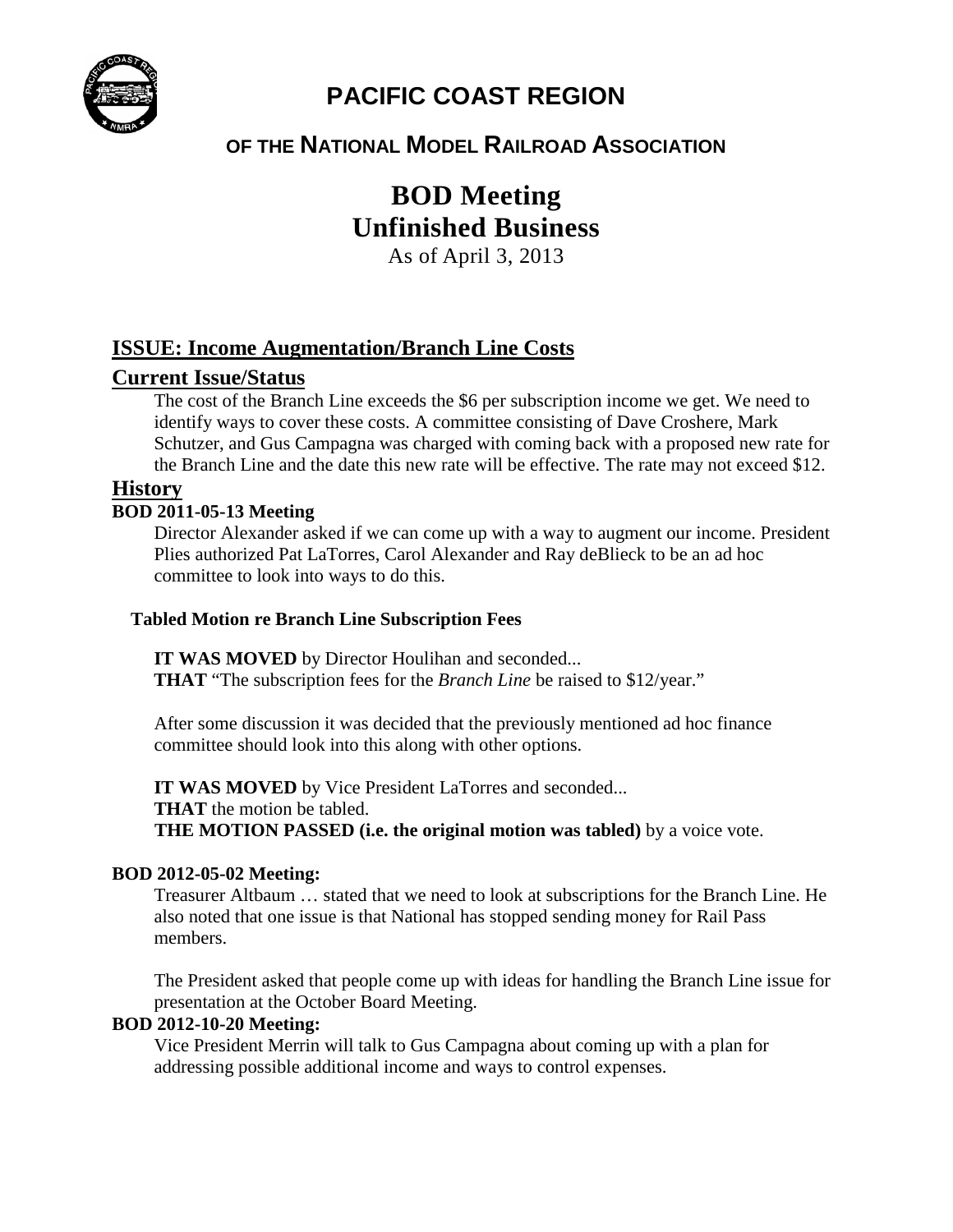# **BOD 2013-04-03 Meeting:**

President LaTorres then created a committee consisting of Dave Croshere, Mark Schutzer, and Gus Campagna to come back with a proposal.

Director Deis moved that the above appointed committee determine the new rate for the Branch Line and the date this new rate will be effective. The rate may not exceed \$12. The motion was seconded and passed.

President LaTorres moved to take from the table and reject the tabled motion from the May 13, 2011 meeting that "The subscription fees for the Branch Line be raised to \$12." The motion was approved (i.e. the tabled motion was defeated.)

# **ISSUE: Hawaiian Division**

# **Current Issue/Status**

We need to decide what to do about the Hawaiian Division. President LaTorres is to write a letter to the members on this.

# **History**

# **BOD 2012-05-02 Meeting:**

Hawaiian Division is currently without a Director, and there has been no activity. President LaTorres will send letters to Hawaiian division people about how they would like to be handled. He asked the Secretary to remind him about this in August.

## **BOD 2013-04-03 Meeting**

President LaTorres has been communicating with individual Hawaiian members. There is no resolution at this time.

# **ISSUE: Membership Brochure**

# **Current Issue/Status**

Dave Croshere, Ed Merrin, and Gus Campagna are a committee to design and produce both recruitment and welcome brochures. They have authorization to spend \$500 to produce them. The have spent roughly 60% of that on the first brochure which is being sent to the divisions.

# **History**

# **BOD 2010-04-28 Meeting:**

Two brochures were passed around, one in color and one in black and white. Director Houlihan asked the president to investigate options for the brochure with the membership chairman and send a motion to the board for approval.

Director Moore-Campagna stated that she will write some suggestions the board has to Doug and Chuck.

Treasurer Altbaum will also look at other options for printing costs.

MOTION: It was moved by Director Houlihan and seconded...

THAT the Publications Department be authorized to produce a membership brochure in color.

THE MOTION WAS APPROVED on a voice vote.